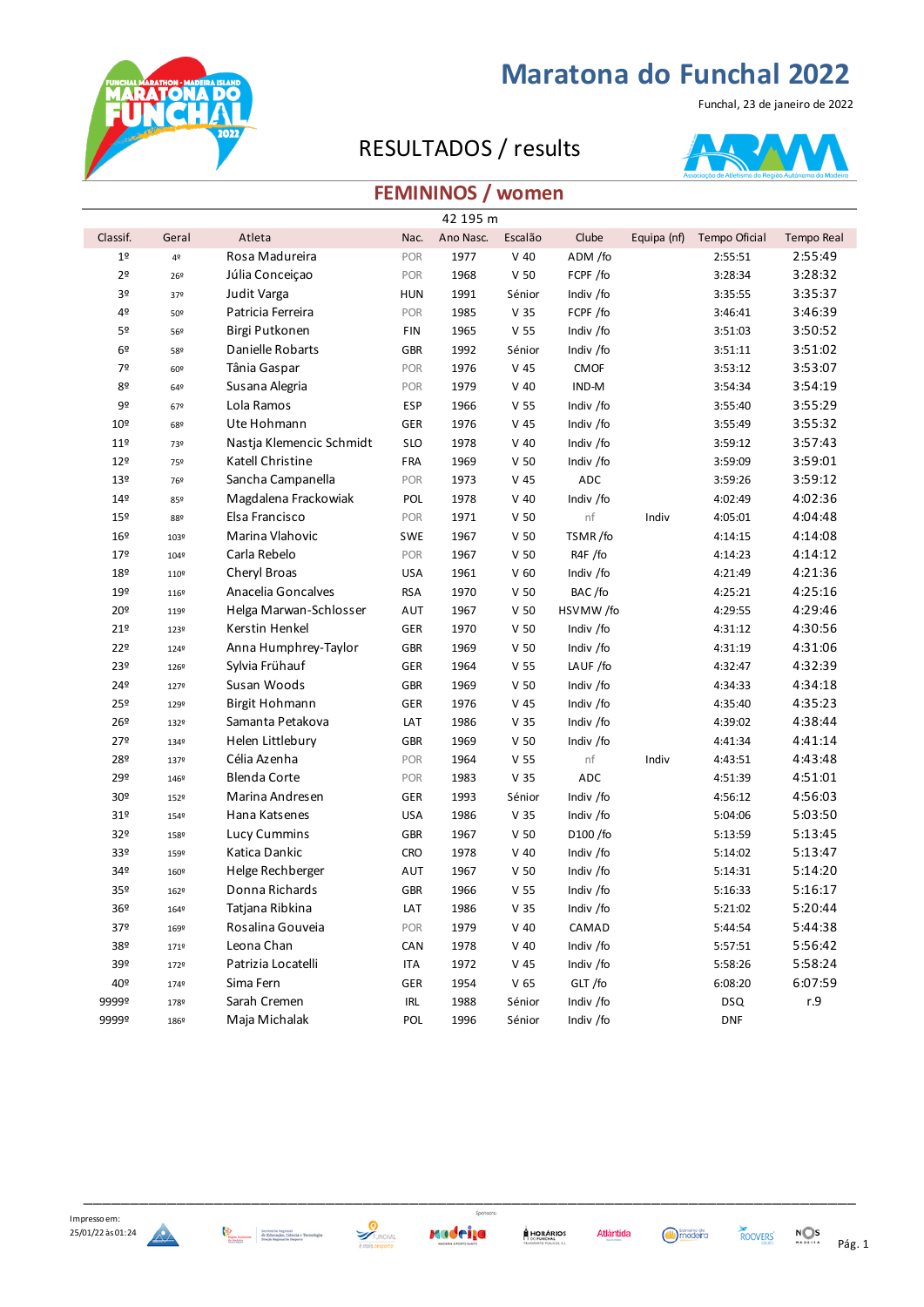

### RESULTADOS / results



### **MASCULINOS / men**

|                |                 |                      |            | 42 195 m  |                 |              |             |               |            |
|----------------|-----------------|----------------------|------------|-----------|-----------------|--------------|-------------|---------------|------------|
| Classif.       | Geral           | Atleta               | Nac.       | Ano Nasc. | Escalão         | Clube        | Equipa (nf) | Tempo Oficial | Tempo Real |
| 1 <sup>°</sup> | $1^{\circ}$     | <b>Bruno Moniz</b>   | POR        | 1991      | Sénior          | <b>ADRAP</b> |             | 2:33:55       | 2:33:53    |
| 2 <sup>o</sup> | 2 <sup>o</sup>  | Dariusz Bemben       | POL        | 1978      | $V$ 40          | Indiv /fo    |             | 2:53:39       | 2:53:36    |
| 3º             | 3º              | Élvio Silva          | POR        | 1986      | V <sub>35</sub> | CAFH         |             | 2:55:06       | 2:55:04    |
| 4º             | 5º              | José Lopes           | POR        | 1966      | V <sub>55</sub> | ACRM /fo     |             | 2:59:53       | 2:59:50    |
| 5º             | 6 <sup>°</sup>  | <b>Uldis Klavins</b> | LAT        | 1984      | V <sub>35</sub> | Indiv /fo    |             | 3:00:40       | 3:00:37    |
| 6º             | 7º              | David Smithers       | GBR        | 1972      | $V$ 45          | Indiv /fo    |             | 3:02:15       | 3:01:54    |
| 7º             | 82              | Jon Drake            | <b>GBR</b> | 1973      | V <sub>45</sub> | Indiv /fo    |             | 3:02:41       | 3:02:39    |
| 82             | 9º              | Manuel Bessa         | <b>POR</b> | 1978      | $V$ 40          | FCPF /fo     |             | 3:05:34       | 3:05:32    |
| 9º             | 10 <sup>°</sup> | Iven Pinho           | <b>POR</b> | 1984      | V <sub>35</sub> | nf           | Indiv       | 3:07:15       | 3:07:14    |
| 10º            | 11º             | Nick Humphrey-Taylor | GBR        | 1972      | $V$ 45          | Indiv /fo    |             | 3:12:41       | 3:10:31    |
| 11º            | 12 <sup>°</sup> | Paulo Vieira         | <b>POR</b> | 1975      | $V$ 45          | nf           | Indiv       | 3:13:56       | 3:13:53    |
| 12º            | 13º             | João Beltrão         | <b>POR</b> | 1979      | $V$ 40          | nf           | Indiv       | 3:15:29       | 3:15:21    |
| 13º            | 149             | Peter Bützer         | <b>GER</b> | 1978      | $V$ 40          | Indiv /fo    |             | 3:15:43       | 3:15:38    |
| 14º            | 15 <sup>°</sup> | Janis Actins         | LAT        | 1972      | $V$ 45          | Indiv /fo    |             | 3:16:06       | 3:16:03    |
| 15º            | 169             | André Cabral         | POR        | 1976      | $V$ 45          | nf           | Indiv       | 3:18:14       | 3:18:10    |
| 16º            | 179             | lan Toal             | <b>GBR</b> | 1977      | $V$ 40          | Indiv /fo    |             | 3:19:47       | 3:19:43    |
| 17º            | 18º             | José Gomes           | POR        | 1977      | $V$ 40          | AGR/fo       |             | 3:20:33       | 3:20:29    |
| 18º            | 192             | Najim Gharbi         | <b>MAR</b> | 1983      | V <sub>35</sub> | Indiv /fo    |             | 3:23:50       | 3:23:12    |
| 19º            | 20º             | Philip Hogg          | <b>GBR</b> | 1970      | V <sub>50</sub> | Indiv /fo    |             | 3:23:23       | 3:23:20    |
| 20º            | 21º             | Hélder Gouveia       | <b>POR</b> | 1977      | $V$ 40          | CDI-M        |             | 3:23:34       | 3:23:22    |
| 21º            | 22º             | António Louro        | POR        | 1973      | V 45            | nf           | Indiv       | 3:23:40       | 3:23:38    |
| 22º            | 23º             | Máté Kovács          | <b>HUN</b> | 1994      | Sénior          | Indiv /fo    |             | 3:27:13       | 3:26:53    |
| 23º            | 24º             | Mário dos Ramos      | <b>POR</b> | 1977      | $V$ 40          | <b>CDES</b>  |             | 3:27:27       | 3:27:22    |
| 24º            | 25º             | Graziano Gentili     | <b>ITA</b> | 1977      | $V$ 40          | Indiv /fo    |             | 3:28:27       | 3:28:20    |
| 25º            | 27º             | Leonard Emmanuel     | FRA        | 1962      | V <sub>55</sub> | Indiv /fo    |             | 3:29:14       | 3:29:08    |
| 26º            | 28º             | Fábio Sousa          | POR        | 1987      | Sénior          | ARCA-M       |             | 3:29:43       | 3:29:32    |
| 27º            | 29º             | Johan Boot           | <b>RSA</b> | 1969      | V <sub>50</sub> | Indiv /fo    |             | 3:29:51       | 3:29:48    |
| 28º            | 30º             | <b>Graham Malt</b>   | <b>GBR</b> | 1965      | V <sub>55</sub> | Indiv /fo    |             | 3:30:43       | 3:30:35    |
| 29º            | 31º             | Jaime Silva          | POR        | 1970      | V <sub>50</sub> | ADCAM        |             | 3:30:48       | 3:30:43    |
| 30º            | 32º             | Wojciech Mickiewicz  | POL        | 1961      | V <sub>60</sub> | Indiv /fo    |             | 3:31:16       | 3:30:53    |
| 31º            | 33º             | Andrieux Philippe    | <b>BEL</b> | 1985      | V <sub>35</sub> | Indiv /fo    |             | 3:32:24       | 3:32:04    |
| 32º            | 34º             | Szymon Drab          | <b>POL</b> | 1988      | Sénior          | Indiv /fo    |             | 3:33:22       | 3:33:12    |
| 33º            | 35º             | Jorge Policarpo      | POR        | 1965      | V <sub>55</sub> | VIP-RC       |             | 3:33:30       | 3:33:17    |
| 34º            | 36º             | José Ferreira        | POR        | 1973      | $V$ 45          | JOBRA /fo    |             | 3:34:40       | 3:34:36    |
| 35º            | 38º             | Guenter Buetepage    | GER        | 1956      | V <sub>65</sub> | LAUF /fo     |             | 3:36:40       | 3:36:33    |
| 36º            | 39º             | Balch Johann         | FRA        | 1960      | V <sub>60</sub> | Indiv /fo    |             | 3:39:19       | 3:39:14    |
| 37º            | 40º             | Tobias Eichenwald    | GER        | 1986      | V <sub>35</sub> | Indiv /fo    |             | 3:39:54       | 3:39:44    |
| 38º            | 41º             | Roman Pietrzak       | POL        | 1963      | V <sub>55</sub> | Indiv /fo    |             | 3:39:50       | 3:39:46    |
| 39º            | 42º             | Gazda Mariusz        | POL        | 1971      | V <sub>50</sub> | Indiv /fo    |             | 3:40:07       | 3:40:01    |
| 40º            | 43º             | Gottfried Schmitz    | GER        | 1965      | V <sub>55</sub> | Indiv /fo    |             | 3:43:19       | 3:43:10    |
| 41º            | 44º             | Marc Bennett         | <b>GBR</b> | 1974      | $V$ 45          | Indiv /fo    |             | 3:43:34       | 3:43:25    |
| 42º            | 45º             | <b>Emanuel Silva</b> | POR        | 1982      | V <sub>35</sub> | R4F /fo      |             | 3:44:32       | 3:44:20    |
| 43º            | 46º             | Fernando Rosete      | POR        | 1970      | V <sub>50</sub> | R4F /fo      |             | 3:45:36       | 3:45:28    |
| 44º            | 47º             | Rui Filipe           | POR        | 1977      | $V$ 40          | nf           | Indiv       | 3:46:11       | 3:46:01    |
| 45º            | 48º             | Mário Jerónimo       | POR        | 1972      | V 45            | RUNT /fo     |             | 3:46:23       | 3:46:19    |
| 46º            | 49º             | Pedro Vicente        | POR        | 1964      | V <sub>55</sub> | nf           | Indiv       | 3:46:37       | 3:46:28    |
| 47º            | 51º             | Mathieu Dallest      | FRA        | 1988      | Sénior          | Indiv /fo    |             | 3:47:07       | 3:47:00    |
| 48º            | 52º             | Henrique Freitas     | FRA        | 1979      | $V$ 40          | Indiv /fo    |             | 3:49:39       | 3:47:57    |
| 49º            | 53º             | Rafke Laan           | <b>NED</b> | 2001      | sub 23          | Indiv /fo    |             | 3:49:23       | 3:49:06    |
| 50º            | 54º             | Lucas Willenborg     | <b>NED</b> | 2000      | sub 23          | Indiv /fo    |             | 3:49:23       | 3:49:06    |
|                |                 |                      |            |           |                 |              |             |               |            |



**ONAD** 



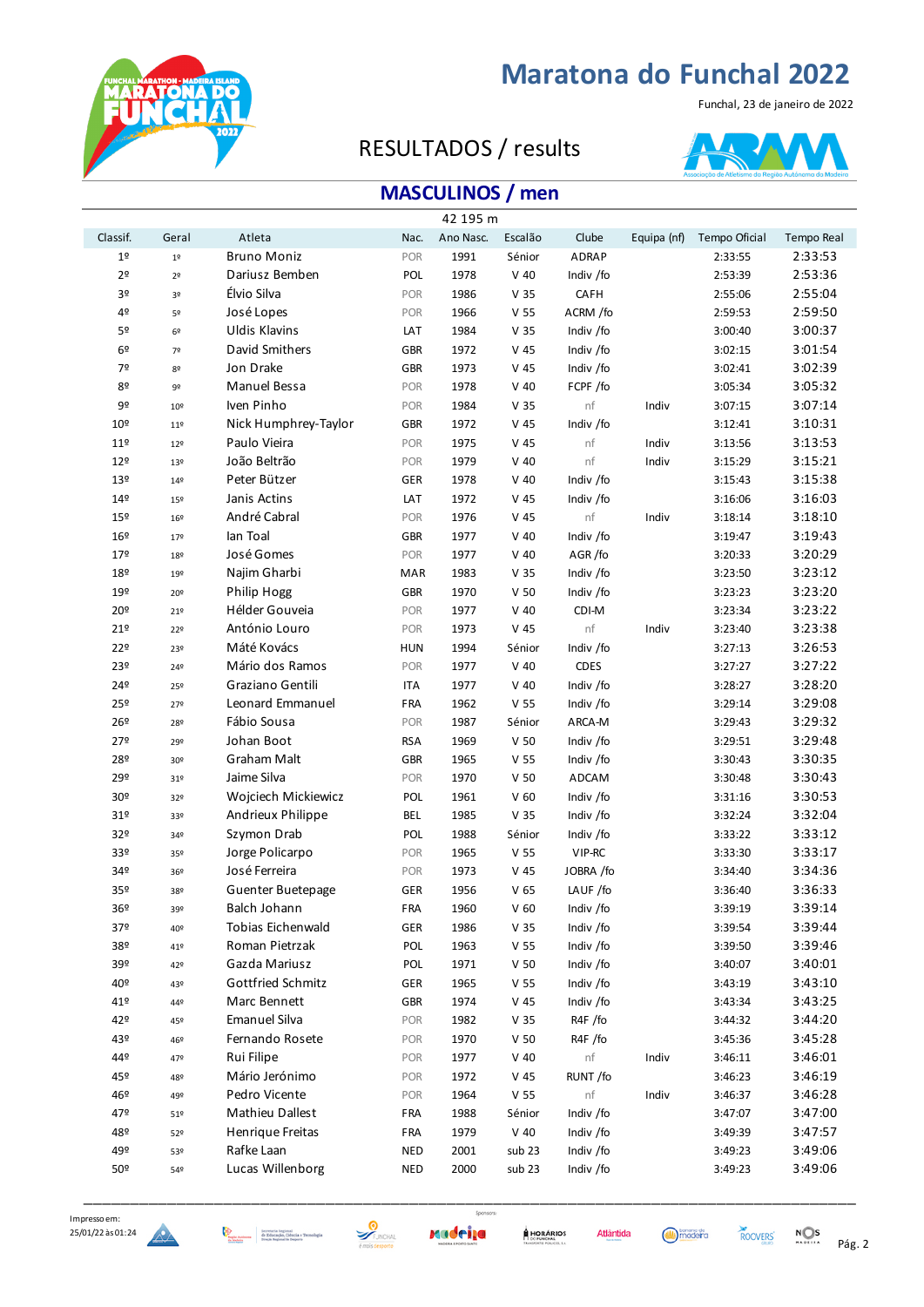

Funchal, 23 de janeiro de 2022

### RESULTADOS / results



### **MASCULINOS / men**

|                 |                 |                             |            | 42 195 m  |                 |             |             |               |            |
|-----------------|-----------------|-----------------------------|------------|-----------|-----------------|-------------|-------------|---------------|------------|
| Classif.        | Geral           | Atleta                      | Nac.       | Ano Nasc. | Escalão         | Clube       | Equipa (nf) | Tempo Oficial | Tempo Real |
| 51º             | 55º             | <b>Tiago Pinhal</b>         | POR        | 1976      | $V$ 45          | nf          | Indiv       | 3:49:38       | 3:49:30    |
| 52º             | 57º             | Tom Overing                 | <b>GBR</b> | 1989      | Sénior          | Indiv /fo   |             | 3:51:12       | 3:51:02    |
| 53º             | 59º             | Eleutério Luís              | POR        | 1960      | V <sub>60</sub> | VIP-RC      |             | 3:52:14       | 3:52:01    |
| 54º             | 61º             | Paulo Machado               | POR        | 1983      | V <sub>35</sub> | <b>CDES</b> |             | 3:53:26       | 3:53:15    |
| 55º             | 62º             | Adam Wasiołka               | POL        | 1972      | $V$ 45          | Indiv /fo   |             | 3:55:54       | 3:53:34    |
| 56º             | 63º             | Sean Godmon                 | <b>GBR</b> | 1972      | $V$ 45          | Indiv /fo   |             | 3:54:28       | 3:54:12    |
| 57º             | 65º             | Roberto Telo                | POR        | 1978      | $V$ 40          | IND-M       |             | 3:54:35       | 3:54:20    |
| 58º             | 66º             | Gerard Messe                | FRA        | 1961      | V <sub>60</sub> | Indiv /fo   |             | 3:55:16       | 3:55:08    |
| 59º             | 69º             | Waldemar Wozniak            | POL        | 1981      | $V$ 40          | Indiv /fo   |             | 3:56:10       | 3:55:42    |
| 60º             | 70º             | Nuno Faria                  | <b>POR</b> | 1968      | V 50            | ACM-M       |             | 3:57:15       | 3:57:09    |
| 61º             | 71º             | Luca Villa                  | <b>ITA</b> | 1999      | Sénior          | Indiv /fo   |             | 3:57:15       | 3:57:10    |
| 62°             | 72º             | Andrzej Debski              | POL        | 1976      | $V$ 45          | Indiv /fo   |             | 3:57:45       | 3:57:40    |
| 63º             | 74º             | José Magalhães              | POR        | 1967      | V <sub>50</sub> | nf          | Indiv       | 3:58:11       | 3:58:00    |
| 64º             | 77º             | Marcin Fudali               | POL        | 1979      | $V$ 40          | Indiv /fo   |             | 3:59:43       | 3:59:37    |
| 65º             | 78º             | Darran Ford                 | <b>GBR</b> | 1977      | $V$ 40          | SUTR/fo     |             | 3:59:52       | 3:59:47    |
| 66º             | 79º             | Michal Matykiewicz          | POL        | 1979      | $V$ 40          | Indiv /fo   |             | 4:00:02       | 3:59:54    |
| 67º             | 80º             | Carlos Lopes                | POR        | 1957      | V <sub>60</sub> | Indiv /fo   |             | 4:00:15       | 4:00:11    |
| 68º             | 81º             | Roman Pavelko               | <b>UKR</b> | 1984      | V <sub>35</sub> | Indiv /fo   |             | 4:00:31       | 4:00:17    |
| 69º             | 82º             | Colin Grace                 | <b>GBR</b> | 1961      | V <sub>60</sub> | Indiv /fo   |             | 4:00:30       | 4:00:26    |
| 70º             | 83º             | Stuart Wonfor               | <b>GBR</b> | 1973      | $V$ 45          | Indiv /fo   |             | 4:00:30       | 4:00:26    |
| 71º             | 84º             | <b>Tillard Pierre</b>       | FRA        | 1959      | V <sub>60</sub> | Indiv /fo   |             | 4:00:55       | 4:00:48    |
| 72º             | 86º             | Thierry Gaumont             | FRA        | 1962      | V <sub>55</sub> | Indiv /fo   |             | 4:03:41       | 4:03:31    |
| 73º             | 87º             | Luiz Perez                  | <b>VEN</b> | 1980      | $V$ 40          | ACM-M       |             | 4:04:17       | 4:04:10    |
| 74º             | 89º             | André Pires                 | POR        | 1986      | V <sub>35</sub> | <b>NHR</b>  |             | 4:05:05       | 4:04:53    |
| 75º             | 90 <sup>°</sup> | Robin Gardner               | <b>GBR</b> | 1957      | V <sub>60</sub> | Indiv /fo   |             | 4:05:31       | 4:05:22    |
| 76º             | 91º             | José Hilário                | POR        | 1965      | V <sub>55</sub> | IND-M       |             | 4:05:49       | 4:05:37    |
| 77º             | 92º             | Douglas Fry                 | <b>USA</b> | 1956      | V <sub>65</sub> | Indiv /fo   |             | 4:06:08       | 4:05:53    |
| 78º             | 93º             | Rafal Dywan                 | POL        | 1974      | $V$ 45          | Indiv /fo   |             | 4:06:57       | 4:06:52    |
| 79º             | 94º             | Paul Gatens                 | <b>GBR</b> | 1962      | V <sub>55</sub> | Indiv /fo   |             | 4:07:11       | 4:07:09    |
| 80º             | 95º             | Rafael Pinto                | POR        | 1991      | Sénior          | nf          | Indiv       | 4:09:25       | 4:09:07    |
| 81º             | 96º             | Rui Silva                   | POR        | 1965      | V <sub>55</sub> | nf          | Indiv       | 4:09:47       | 4:09:45    |
| 82º             | 97º             | Bogusz Błaszkiewicz         | POL        | 1981      | $V$ 40          | Indiv /fo   |             | 4:10:14       | 4:10:05    |
| 83º             | 98º             | Mário Francisco             | POR        | 1977      | $V$ 40          | GDC-M       |             | 4:12:30       | 4:12:21    |
| 84º             | 99º             | André Neut                  | <b>NED</b> | 1973      | $V$ 45          | Indiv /fo   |             | 4:12:57       | 4:12:50    |
| 85º             | 100º            | Teodoto Silva               | POR        | 1961      | V <sub>60</sub> | <b>CSM</b>  |             | 4:13:19       | 4:13:09    |
| 86º             | 101º            | Carlos Jesus                | POR        | 1982      | V <sub>35</sub> | $\sf nf$    | Indiv       | 4:13:22       | 4:13:12    |
| 87º             | 102º            | Alexandre Nogueira          | POR        | 1979      | $V$ 40          | nf          | Indiv       | 4:14:10       | 4:13:53    |
| 88º             | 105º            | Jamie Keenan                | <b>GBR</b> | 1989      | Sénior          | Indiv /fo   |             | 4:16:20       | 4:16:15    |
| 89º             | 106º            | John Feu                    | JEY        | 1950      | V 70            | Indiv /fo   |             | 4:17:42       | 4:17:32    |
| 90 <sup>°</sup> | 107º            | Eduardo Cadima              | POR        | 1978      | $V$ 40          | CNSV        |             | 4:19:21       | 4:19:11    |
| 91º             | 108º            | Nuno Gomes                  | POR        | 1980      | $V$ 40          | <b>CMOF</b> |             | 4:19:30       | 4:19:23    |
| 92º             | 109º            | Damian Senecki              | POL        | 1993      | Sénior          | Indiv /fo   |             | 4:20:47       | 4:20:38    |
| 93º             | 111º            | Dave Thompson               | <b>GBR</b> | 1951      | V 70            | Indiv /fo   |             | 4:22:23       | 4:22:15    |
| 94º             | 112º            | José Ant <sup>o</sup> Ramos | POR        | 1974      | $V$ 45          | AJS         |             | 4:23:04       | 4:22:40    |
| 95º             | 113º            | <b>Ernst Fink</b>           | AUT        | 1965      | V <sub>55</sub> | Indiv /fo   |             | 4:23:10       | 4:22:52    |
| 96º             | 114º            | Mateus Ferreira             | <b>BRA</b> | 1992      | Sénior          | Indiv /fo   |             | 4:23:27       | 4:23:24    |
| 97º             | 115º            | Gonçalo Martins             | POR        | 1977      | $V$ 40          | nf          | Indiv       | 4:24:48       | 4:24:38    |
| 98º             | 1179            | José A. Ferreira            | POR        | 1968      | V <sub>50</sub> | CDI-M       |             | 4:27:02       | 4:26:50    |
| 99º             | 118º            | Nuno Queiroz                | POR        | 1975      | $V$ 45          | TLR /fo     |             | 4:28:19       | 4:28:14    |
| 100º            | 120º            | Martin Geicsnek             | AUT        | 1965      | V <sub>55</sub> | HSVMW/fo    |             | 4:29:55       | 4:29:46    |





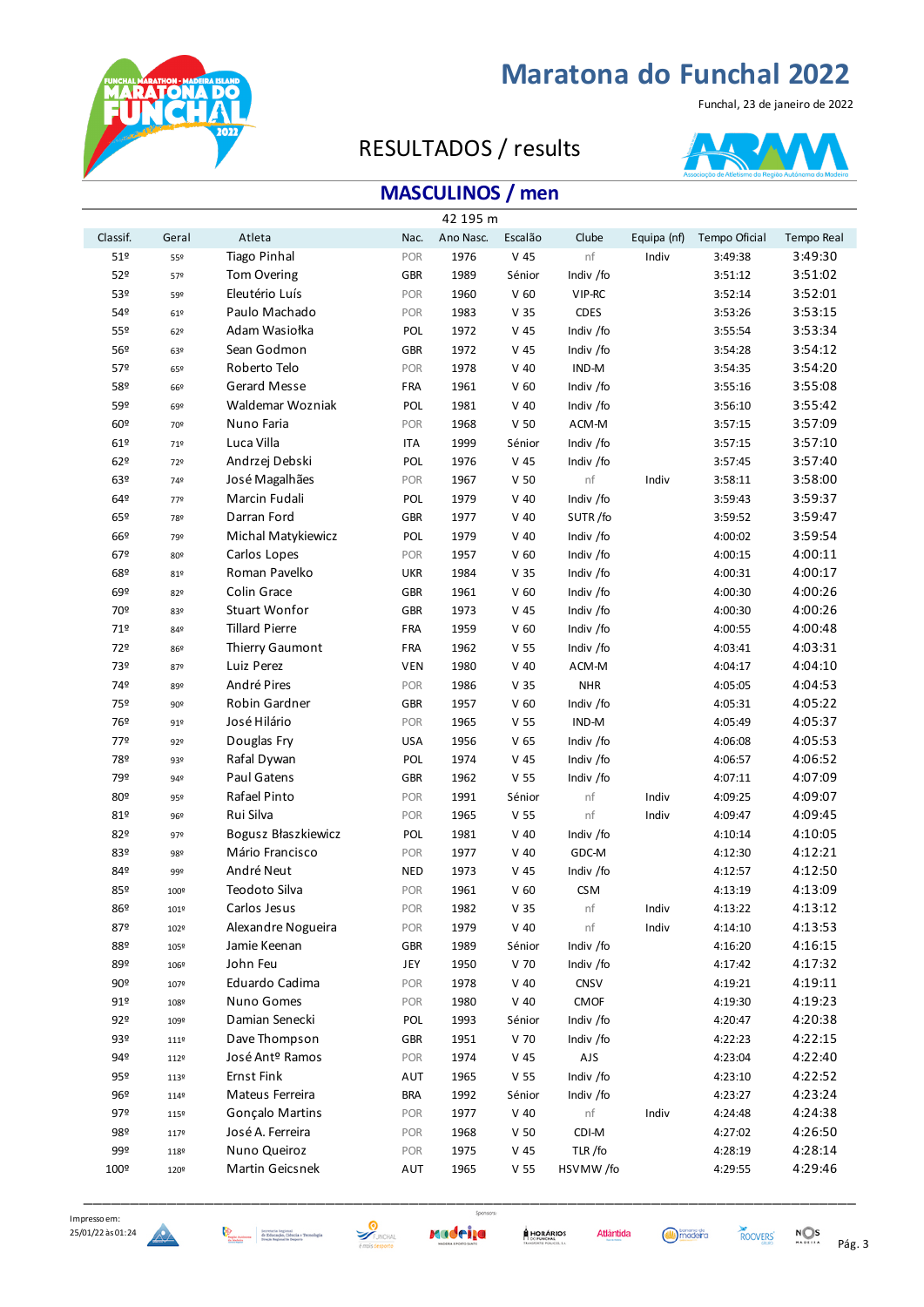

#### Funchal, 23 de janeiro de 2022

### RESULTADOS / results



### **MASCULINOS / men**

|          |       |                        |            | 42 195 m  |                 |              |             |               |                   |
|----------|-------|------------------------|------------|-----------|-----------------|--------------|-------------|---------------|-------------------|
| Classif. | Geral | Atleta                 | Nac.       | Ano Nasc. | Escalão         | Clube        | Equipa (nf) | Tempo Oficial | <b>Tempo Real</b> |
| 101º     | 121º  | Oriol Riera            | <b>ESP</b> | 1989      | Sénior          | Indiv /fo    |             | 4:30:21       | 4:30:09           |
| 102º     | 122º  | Paulo Nunes            | POR        | 1973      | $V$ 45          | nf           | Indiv       | 4:30:46       | 4:30:42           |
| 103º     | 125º  | Guus Schutijser        | <b>NED</b> | 1966      | V <sub>55</sub> | Indiv /fo    |             | 4:32:45       | 4:32:38           |
| 104º     | 128º  | Gilberto Freitas       | <b>POR</b> | 1961      | V <sub>60</sub> | VIP-RC       |             | 4:35:31       | 4:35:16           |
| 105º     | 130º  | James Green            | GBR        | 1992      | Sénior          | Indiv /fo    |             | 4:36:02       | 4:35:51           |
| 106º     | 131º  | Michael Green          | GBR        | 1990      | Sénior          | Indiv /fo    |             | 4:36:02       | 4:35:52           |
| 107º     | 133º  | <b>Jose Castro</b>     | <b>BRA</b> | 1965      | V <sub>55</sub> | Indiv /fo    |             | 4:40:57       | 4:40:43           |
| 108º     | 135º  | <b>Michael Stoltz</b>  | GER        | 1965      | V <sub>55</sub> | SCHULS /fo   |             | 4:41:34       | 4:41:20           |
| 109º     | 136º  | Eusébio André          | POR        | 1966      | V <sub>55</sub> | ADC          |             | 4:41:58       | 4:41:44           |
| 110º     | 138º  | Pietro D'Avolio        | BEL        | 1956      | V <sub>65</sub> | MRT/fo       |             | 4:44:49       | 4:44:30           |
| 111º     | 139º  | Marcin Glazer          | POL        | 1985      | V <sub>35</sub> | Indiv /fo    |             | 4:44:56       | 4:44:38           |
| 112º     | 140º  | René Verhage           | <b>NED</b> | 1961      | V <sub>60</sub> | Indiv /fo    |             | 4:44:51       | 4:44:43           |
| 113º     | 141º  | Paulo Ribeiro          | POR        | 1972      | $V$ 45          | nf           | Indiv       | 4:45:15       | 4:45:08           |
| 114º     | 142º  | Rodrigo Castro         | POR        | 1969      | V 50            | nf           | Indiv       | 4:48:18       | 4:48:05           |
| 115º     | 143º  | Colombero Jean-Michel  | FRA        | 1963      | V <sub>55</sub> | Indiv /fo    |             | 4:50:26       | 4:50:13           |
| 116º     | 1449  | Gianni Tagliapietra    | <b>ITA</b> | 1973      | V <sub>45</sub> | Indiv /fo    |             | 4:50:49       | 4:50:33           |
| 1179     | 145º  | Roberto Lissana        | <b>ITA</b> | 1963      | V <sub>55</sub> | Indiv /fo    |             | 4:50:46       | 4:50:44           |
| 118º     | 147º  | <b>Manuel Hartl</b>    | GER        | 1979      | $V$ 40          | Indiv /fo    |             | 4:53:45       | 4:53:31           |
| 119º     | 148º  | Antonio Huerta         | <b>ESP</b> | 1955      | V <sub>65</sub> | Indiv /fo    |             | 4:54:25       | 4:54:14           |
| 120º     | 149º  | Massimo Carmeci        | <b>ITA</b> | 1972      | V <sub>45</sub> | VPGM /fo     |             | 4:55:40       | 4:55:20           |
| 1219     | 150º  | Pawel Zegarlowicz      | POL        | 1962      | V <sub>55</sub> | Indiv /fo    |             | 4:56:02       | 4:55:45           |
| 122º     | 151º  | Lukasz Pigiel          | <b>POL</b> | 1984      | V <sub>35</sub> | Indiv /fo    |             | 4:56:13       | 4:56:01           |
| 123º     | 153º  | Sławek Smoliński       | POL        | 1973      | V 45            | Indiv /fo    |             | 4:59:28       | 4:59:09           |
| 1249     | 155º  | Roman Janik            | POL        | 1953      | V <sub>65</sub> | Indiv /fo    |             | 5:06:12       | 5:05:58           |
| 125º     | 156º  | Alfred Brechelmacher   | GER        | 1962      | V <sub>55</sub> | LAUF /fo     |             | 5:07:33       | 5:07:21           |
| 126º     | 157º  | Alan Flood             | GBR        | 1952      | V <sub>65</sub> | Indiv /fo    |             | 5:09:13       | 5:08:50           |
| 127º     | 161º  | Thomas Bade            | GER        | 1965      | V <sub>55</sub> | Indiv /fo    |             | 5:15:53       | 5:15:33           |
| 128º     | 163º  | Adrian Gianni          | <b>LUX</b> | 1969      | V <sub>50</sub> | Indiv /fo    |             | 5:20:18       | 5:19:58           |
| 129º     | 165º  | Peter Ritchie          | <b>GBR</b> | 1961      | V <sub>60</sub> | PRDR/fo      |             | 5:27:35       | 5:27:20           |
| 130º     | 166º  | Adel Erdaty            | <b>USA</b> | 1970      | V <sub>50</sub> | Indiv /fo    |             | 5:31:09       | 5:30:54           |
| 131º     | 167º  | Karl Baumgarten        | GER        | 1952      | V <sub>65</sub> | SCHULS /fo   |             | 5:39:04       | 5:38:49           |
| 132º     | 168º  | Paul Catlow            | GBR        | 1957      | V <sub>60</sub> | Indiv /fo    |             | 5:39:59       | 5:39:41           |
| 133º     | 170º  | Edson Pereira          | POR        | 1982      | V <sub>35</sub> | CAMAD        |             | 5:44:54       | 5:44:38           |
| 1349     | 173º  | Igor Szostak           | <b>POL</b> | 2002      | sub 23          | Indiv /fo    |             | 5:59:05       | 5:58:53           |
| 135º     | 175º  | <b>Patrick Martin</b>  | <b>GER</b> | 1979      | $V$ 40          | Indiv /fo    |             | 6:21:52       | 6:21:32           |
| 136º     | 176º  | Anton Reiter           | AUT        | 1954      | V <sub>65</sub> | Indiv /fo    |             | 6:25:00       | 6:24:41           |
| 1379     | 1779  | <b>Bernard Grognet</b> | FRA        | 1958      | V <sub>60</sub> | PFM /fo      |             | 6:27:28       | 6:27:23           |
| 9999º    | 179º  | José Fernandes         | POR        | 1965      | V <sub>55</sub> | Indiv /fo    |             | <b>DSQ</b>    | r.9               |
| 9999º    | 180º  | Gary Anderson          | GBR        | 1972      | $V$ 45          | MOF /fo      |             | <b>DSQ</b>    | r.9               |
| 9999º    | 181º  | Mark Macedo            | POR        | 1981      | $V$ 40          | FCPF /fo     |             | <b>DNF</b>    |                   |
| 9999º    | 182º  | Aires Sousa            | POR        | 1977      | $V$ 40          | FCPF /fo     |             | <b>DNF</b>    |                   |
| 9999º    | 183º  | <b>Filipe Faria</b>    | POR        | 1973      | $V$ 45          | <b>MCDON</b> |             | <b>DNF</b>    |                   |
| 9999º    | 1849  | André Fonseca          | POR        | 1982      | V <sub>35</sub> | LIZR /fo     |             | <b>DNF</b>    |                   |
| 9999º    | 185º  | Luís Jeronimo          | POR        | 1973      | $V$ 45          | nf           | Indiv       | <b>DNF</b>    |                   |
| 9999º    | 187º  | Mariusz Michalak       | POL        | 1970      | V <sub>50</sub> | Indiv /fo    |             | <b>DNF</b>    |                   |
| 9999º    | 188º  | Stephan Kohl           | SUI        | 1963      | V <sub>55</sub> | Indiv /fo    |             | <b>DNF</b>    |                   |
| 9999º    | 189º  | Senée Éric             | FRA        | 1963      | V <sub>55</sub> | Indiv /fo    |             | <b>DNF</b>    |                   |
| 9999º    | 190º  | Paulo Oliveira         | POR        | 1959      | V <sub>60</sub> | PFM /fo      |             | <b>DNF</b>    |                   |





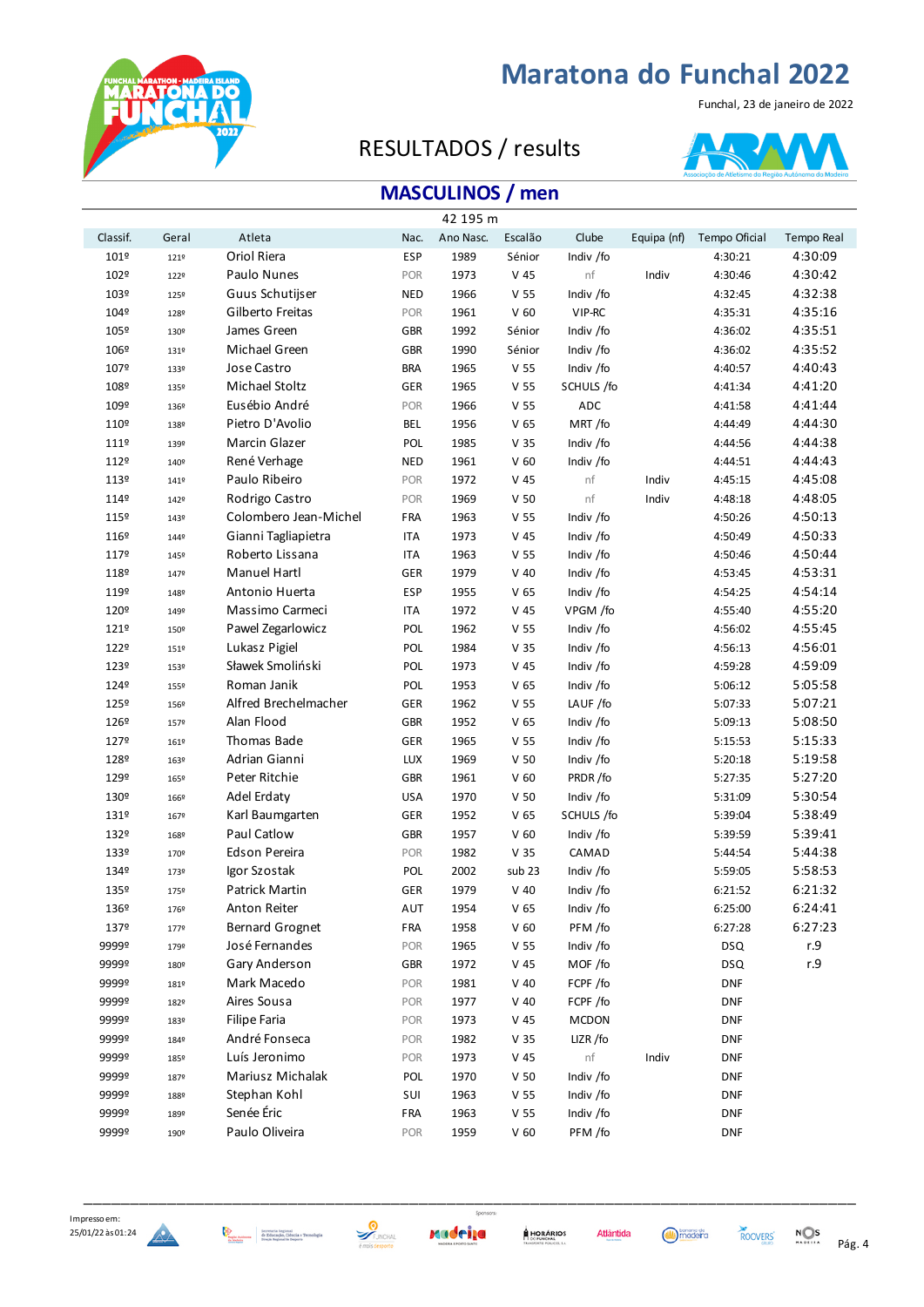



### PARTICIPAÇÃO / participants

|              | Participantes por Clube / Runners by Team                      |            | F/W            | M/M            | Total          |
|--------------|----------------------------------------------------------------|------------|----------------|----------------|----------------|
| ACM-M        | Associação Cristã da Mocidade da Madeira / Team Aventura Trail | Madeira    |                | 2              | 2              |
| ACRM /fo     | A.C.R. Mealhada                                                | POR        |                | $\mathbf{1}$   | $\mathbf{1}$   |
| ADC          | Associação Desportiva Amigos do Costume                        | Madeira    | $\overline{2}$ | $\mathbf 1$    | 3              |
| ADCAM        | Associação Desportiva da Camacha                               | Madeira    |                | $\mathbf{1}$   | 1              |
| ADM /fo      | Associação Desportiva Marco 09                                 | POR        | $\mathbf{1}$   |                | $\mathbf{1}$   |
| <b>ADRAP</b> | Associação Desportiva e Recreativa de Água de Pena             | Madeira    |                | 1              | $\mathbf{1}$   |
| AGR/fo       | Agualva Runners                                                | POR        |                | $\mathbf 1$    | $\mathbf{1}$   |
| AJS          | Associação Cultural e Desportiva do Jardim da Serra            | Madeira    |                | $\mathbf{1}$   | $\mathbf{1}$   |
| ARCA-M       | Associação Recreativa e Cultural da Ajuda                      | Madeira    |                | $\mathbf{1}$   | $\mathbf{1}$   |
| BAC/fo       | Boksburg Athlectics Club                                       | <b>RSA</b> | $\mathbf{1}$   |                | $\mathbf{1}$   |
| CAFH         | Clube de Atletismo do Funchal                                  | Madeira    |                | 1              | $\mathbf{1}$   |
| CAMAD        | Clube Aventura da Madeira                                      | Madeira    | $\mathbf{1}$   | 1              | $\mathbf{2}$   |
| <b>CDES</b>  | Clube Desportivo Escola Santana                                | Madeira    |                | $\overline{2}$ | 2              |
| CDI-M        | Clube Desportivo Infante D. Henrique                           | Madeira    |                | $\overline{2}$ | $\overline{2}$ |
| <b>CMOF</b>  | Clube de Montanha do Funchal                                   | Madeira    | $\mathbf{1}$   | $\mathbf{1}$   | $\overline{2}$ |
| <b>CNSV</b>  | Clube Naval de São Vicente                                     | Madeira    |                | $\mathbf{1}$   | $\mathbf{1}$   |
| <b>CSM</b>   | Club Sport Marítimo                                            | Madeira    |                | $\mathbf{1}$   | $\mathbf{1}$   |
| D100 /fo     | Dengie 100                                                     | <b>GBR</b> | $\mathbf{1}$   |                | $\mathbf{1}$   |
| FCPF /fo     | Futebol Clube de Penafiel                                      | POR        | $\overline{2}$ | 3              | 5              |
| GDC-M        | Grupo Desportivo das Corticeiras                               | Madeira    |                | $\mathbf 1$    | $\mathbf{1}$   |
| GLT/fo       | Ginnheimer LT                                                  | <b>GER</b> | $\mathbf{1}$   |                | $\mathbf{1}$   |
| HSVMW/fo     | HSV Marathon Wiener Neustadt                                   | AUT        | $\mathbf{1}$   | 1              | $\overline{2}$ |
| IND-M        | Individual - Madeira                                           | Madeira    | $\mathbf{1}$   | $\overline{2}$ | 3              |
| Indiv /fo    | Individual filiado noutra associação / federação               |            | 25             | 83             | 108            |
| JOBRA /fo    | Associação de Jovens da Branca                                 | POR        |                | $\mathbf 1$    | $\mathbf{1}$   |
| LAUF /fo     | Laufreisen.de                                                  | <b>GER</b> | $\mathbf{1}$   | $\overline{2}$ | 3              |
| <b>MCDON</b> | McDonald's                                                     | Madeira    |                | $\mathbf{1}$   | $\mathbf{1}$   |
| MOF /fo      | Moflocumrun Athletics                                          | <b>GBR</b> |                | $\mathbf{1}$   | $\mathbf{1}$   |
| MRT/fo       | Milano RT                                                      | <b>BEL</b> |                | $\mathbf{1}$   | $\mathbf{1}$   |
| <b>NHR</b>   | Nature High Running                                            | Madeira    |                | $\mathbf{1}$   | $\mathbf{1}$   |
| PFM /fo      | Paris Funchal o Mundo                                          | <b>FRA</b> |                | $\overline{2}$ | $\overline{2}$ |
| PRDR/fo      | Perth RD Runners                                               | <b>GBR</b> |                | $\mathbf{1}$   | $\mathbf{1}$   |
| R4F /fo      | Run 4 Fun                                                      | POR        | $\mathbf{1}$   | $\overline{2}$ | 3              |
| RUNT/fo      | Run Tejo - CM Socks                                            | POR        |                | $\mathbf{1}$   | $\mathbf{1}$   |
| SCHULS /fo   | Schulz Sportreisen                                             | <b>GER</b> |                | $\overline{2}$ | $\overline{2}$ |
| SUTR/fo      | Sutton Runners                                                 | <b>GBR</b> |                | $\mathbf 1$    | $\mathbf{1}$   |
| TLR/fo       | Tartarugas & Lebres Running                                    | POR        |                | $\mathbf{1}$   | $\mathbf{1}$   |
| TSMR/fo      | TSM-Running                                                    | <b>SWE</b> | $\mathbf 1$    |                | 1              |
| VIP-RC       | Vip RC                                                         | Madeira    |                | 3              | 3              |
| VPGM /fo     | Verde Pisello Group Milano                                     | <b>ITA</b> |                | $\mathbf{1}$   | 1              |



















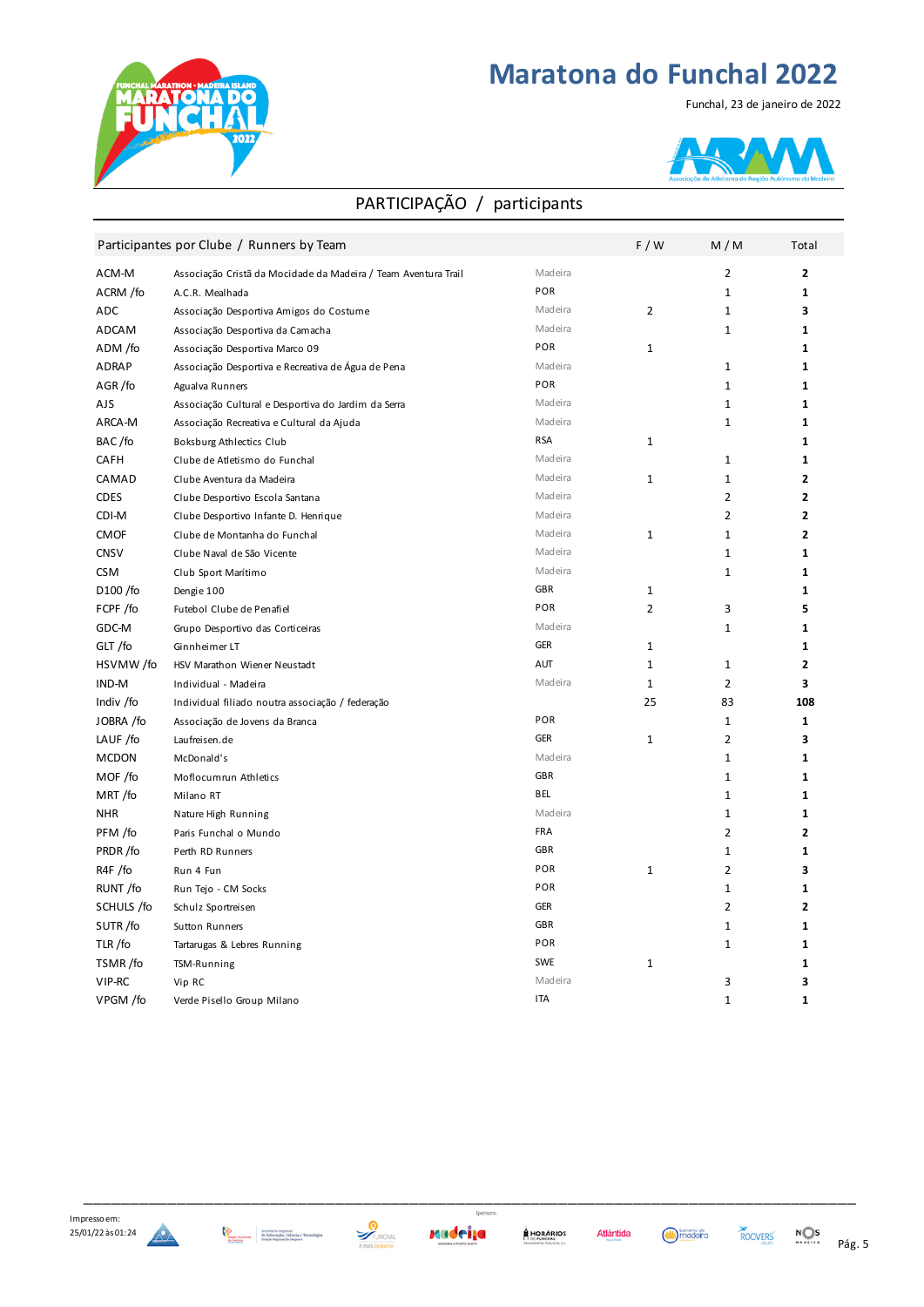

#### Funchal, 23 de janeiro de 2022



|            |                                                      |                |              | PARTICIPAÇÃO / participants                                               |                 |                |                                                         |              |
|------------|------------------------------------------------------|----------------|--------------|---------------------------------------------------------------------------|-----------------|----------------|---------------------------------------------------------|--------------|
|            |                                                      |                |              | Participantes por Equipas Não Filiadas / Runners by Team (not affiliated) |                 | F / W          | M/M                                                     | Total        |
| Indiv      | Atleta Individual - não filiados                     |                |              |                                                                           | Madeira         | $\overline{2}$ | 18                                                      | 20           |
|            | Participantes por Nacionalidade / Runners by Country |                |              |                                                                           |                 |                | Participantes por Escalão Etário / Runners by Age Group |              |
|            | F                                                    | M              | Total        |                                                                           |                 | F              | ${\sf M}$                                               | Total        |
| MAR        |                                                      | $\mathbf{1}$   | $\mathbf{1}$ |                                                                           | Total           | 42             | 148                                                     | 190          |
| AUT        | $\overline{2}$                                       | 3              | 5            |                                                                           |                 |                |                                                         |              |
| BEL        |                                                      | $\overline{2}$ | $\mathbf{2}$ |                                                                           | sub 23          |                | 3                                                       | 3            |
| <b>BRA</b> |                                                      | $\overline{2}$ | $\mathbf{2}$ |                                                                           | Sénior          | 5              | 14                                                      | 19           |
| CAN        | $\mathbf{1}$                                         |                | $\mathbf{1}$ |                                                                           | V <sub>35</sub> | 5              | 15                                                      | 20           |
| <b>CRO</b> | $\mathbf 1$                                          |                | $\mathbf{1}$ |                                                                           | $V$ 40          | 7              | 27                                                      | 34           |
| <b>ESP</b> | $\mathbf{1}$                                         | $\overline{2}$ | 3            |                                                                           | $V$ 45          | 5              | 27                                                      | 32           |
| FIN        | $\mathbf 1$                                          |                | $\mathbf{1}$ |                                                                           | V <sub>50</sub> | 13             | 12                                                      | 25           |
| FRA        | $\mathbf 1$                                          | 10             | 11           |                                                                           | V <sub>55</sub> | 5              | 25                                                      | 30           |
| <b>GBR</b> | 6                                                    | 22             | 28           |                                                                           | V <sub>60</sub> | $\mathbf 1$    | 15                                                      | 16           |
| <b>GER</b> | 6                                                    | 10             | 16           |                                                                           | V <sub>65</sub> | $\mathbf 1$    | 8                                                       | 9            |
| <b>HUN</b> | $\mathbf 1$                                          | $\mathbf 1$    | $\mathbf{2}$ |                                                                           | V 70            |                | $\overline{2}$                                          | $\mathbf{2}$ |
| <b>IRL</b> | $\mathbf{1}$                                         |                | $\mathbf{1}$ |                                                                           |                 |                |                                                         |              |
| <b>ITA</b> | $\mathbf 1$                                          | 5              | 6            |                                                                           |                 |                |                                                         |              |
| JEY        |                                                      | $\mathbf 1$    | $\mathbf{1}$ |                                                                           |                 |                |                                                         |              |
| LAT        | $\mathbf 2$                                          | $\overline{2}$ | 4            |                                                                           |                 |                |                                                         |              |
| <b>LUX</b> |                                                      | $\mathbf 1$    | $\mathbf{1}$ |                                                                           |                 |                |                                                         |              |
| <b>NED</b> |                                                      | 5              | 5            |                                                                           |                 |                |                                                         |              |
| POL        | $\overline{2}$                                       | 20             | 22           |                                                                           |                 |                | Legenda / Label                                         |              |
| POR        | 11                                                   | 55             | 66           |                                                                           | <b>DNS</b>      |                | não partiu / did not start                              |              |
| <b>RSA</b> | $\mathbf{1}$                                         | $\mathbf{1}$   | $\mathbf{2}$ |                                                                           | <b>DNF</b>      |                | não concluiu / did not finish                           |              |
| <b>SLO</b> | $\mathbf 1$                                          |                | $\mathbf{1}$ |                                                                           | <b>DSQ</b>      |                | desclassificado / disqualified                          |              |
| SUI        |                                                      | $\mathbf{1}$   | $\mathbf{1}$ |                                                                           |                 |                |                                                         |              |
| SWE        | $\mathbf 1$                                          |                | $\mathbf{1}$ |                                                                           |                 |                |                                                         |              |
| <b>UKR</b> |                                                      | $\mathbf 1$    | $\mathbf{1}$ |                                                                           |                 |                |                                                         |              |
| <b>USA</b> | $\overline{2}$                                       | $\overline{2}$ | 4            |                                                                           |                 |                |                                                         |              |
| VEN        |                                                      | $\mathbf 1$    | $\mathbf{1}$ |                                                                           |                 |                |                                                         |              |











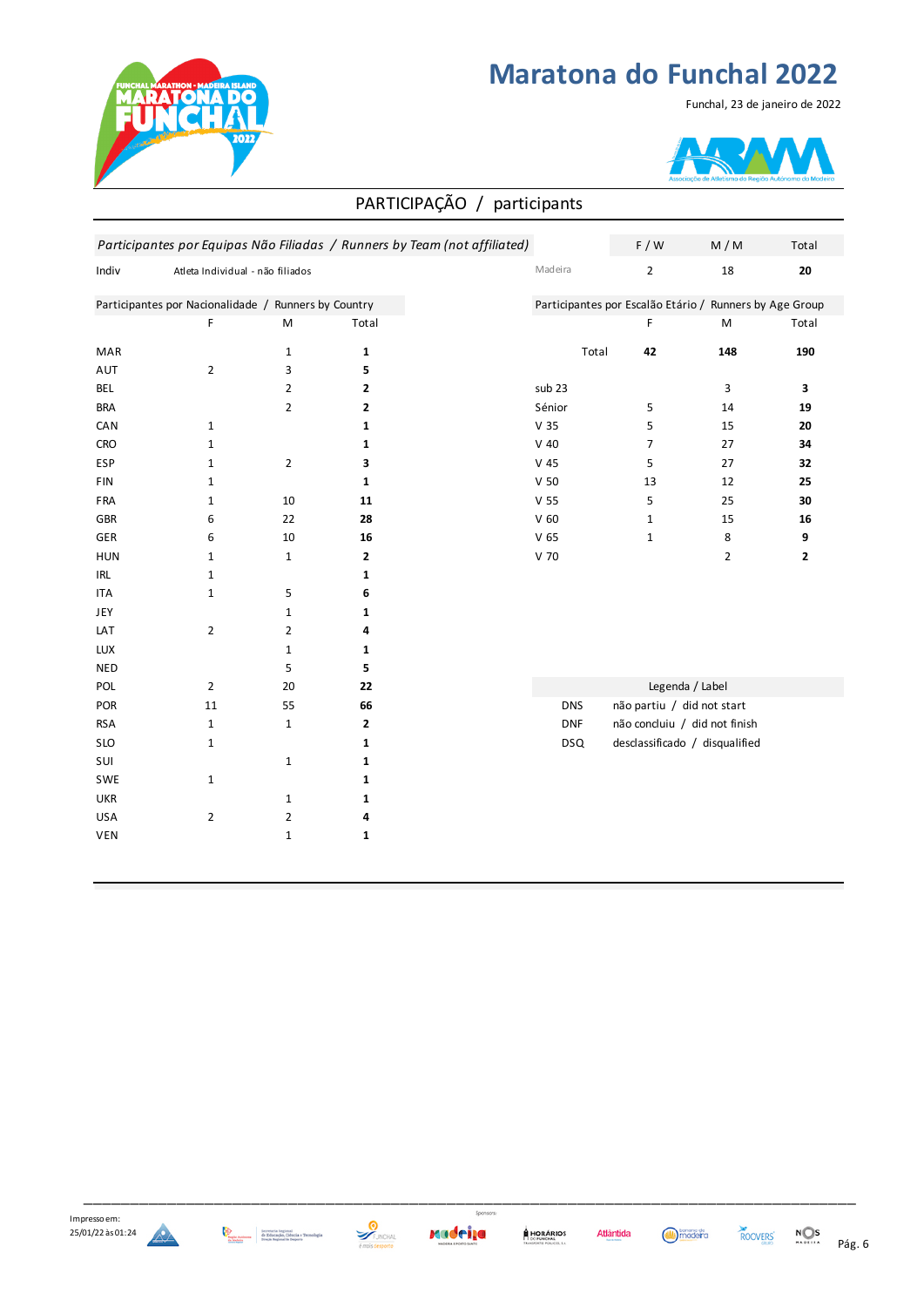

#### Funchal, 23 de janeiro de 2022

#### RESULTADOS POR ESCALÃO / results by age group

**FEMININOS / women**



| Classif.             | Geral/F | Atleta | Nac. | Ano Nasc. | Escalão | Clube | Equipa (nf) | Tempo Oficial | Tempo Real |
|----------------------|---------|--------|------|-----------|---------|-------|-------------|---------------|------------|
| <b>Sub 23</b><br>u23 |         |        |      |           |         |       |             |               |            |

| <b>Seniores</b><br><b>Seniors</b> |                 |                  |            |      |        |           |         |         |  |  |  |
|-----------------------------------|-----------------|------------------|------------|------|--------|-----------|---------|---------|--|--|--|
| 1 <sup>a</sup>                    | 3ª              | Judit Varga      | <b>HUN</b> | 1991 | Sénior | Indiv /fo | 3:35:55 | 3:35:37 |  |  |  |
| 2 <sup>a</sup>                    | 6 <sup>2</sup>  | Danielle Robarts | <b>GBR</b> | 1992 | Sénior | Indiv /fo | 3:51:11 | 3:51:02 |  |  |  |
| 3ª                                | 30 <sup>a</sup> | Marina Andresen  | GER        | 1993 | Sénior | Indiv /fo | 4:56:12 | 4:56:03 |  |  |  |

| W 35<br>Veteranas 35 |                 |                   |            |      |                 |            |         |         |  |  |  |
|----------------------|-----------------|-------------------|------------|------|-----------------|------------|---------|---------|--|--|--|
| 1 <sup>a</sup>       | 4 <sup>a</sup>  | Patricia Ferreira | POR        | 1985 | V <sub>35</sub> | FCPF /fo   | 3:46:41 | 3:46:39 |  |  |  |
| 2 <sup>a</sup>       | 26 <sup>a</sup> | Samanta Petakova  | LAT        | 1986 | V 35            | Indiv /fo  | 4:39:02 | 4:38:44 |  |  |  |
| 3ª                   | 29ª             | Blenda Corte      | <b>POR</b> | 1983 | V <sub>35</sub> | <b>ADC</b> | 4:51:39 | 4:51:01 |  |  |  |
| 4 <sup>a</sup>       | 31 <sup>a</sup> | Hana Katsenes     | USA        | 1986 | V <sub>35</sub> | Indiv /fo  | 5:04:06 | 5:03:50 |  |  |  |
| 5ª                   | 36 <sup>a</sup> | Tatjana Ribkina   | LAT        | 1986 | V <sub>35</sub> | Indiv /fo  | 5:21:02 | 5:20:44 |  |  |  |

| W 40<br>Veteranas 40 |                 |                          |            |      |        |           |         |         |  |  |  |
|----------------------|-----------------|--------------------------|------------|------|--------|-----------|---------|---------|--|--|--|
| 1 <sup>a</sup>       | 1 <sup>a</sup>  | Rosa Madureira           | <b>POR</b> | 1977 | $V$ 40 | ADM /fo   | 2:55:51 | 2:55:49 |  |  |  |
| 2 <sup>a</sup>       | 8 <sup>a</sup>  | Susana Alegria           | <b>POR</b> | 1979 | $V$ 40 | IND-M     | 3:54:34 | 3:54:19 |  |  |  |
| 3ª                   | 11 <sup>2</sup> | Nastia Klemencic Schmidt | <b>SLO</b> | 1978 | $V$ 40 | Indiv /fo | 3:59:12 | 3:57:43 |  |  |  |
| 4 <sup>a</sup>       | 14 <sup>a</sup> | Magdalena Frackowiak     | POL        | 1978 | $V$ 40 | Indiv /fo | 4:02:49 | 4:02:36 |  |  |  |
| 5ª                   | 33ª             | Katica Dankic            | <b>CRO</b> | 1978 | $V$ 40 | Indiv /fo | 5:14:02 | 5:13:47 |  |  |  |
| 6 <sup>a</sup>       | 37 <sup>a</sup> | Rosalina Gouveia         | <b>POR</b> | 1979 | $V$ 40 | CAMAD     | 5:44:54 | 5:44:38 |  |  |  |
| 7ª                   | 38ª             | Leona Chan               | <b>CAN</b> | 1978 | $V$ 40 | Indiv /fo | 5:57:51 | 5:56:42 |  |  |  |

|                | Veteranas 45<br>W 45 |                    |            |      |                 |             |         |         |  |  |  |  |
|----------------|----------------------|--------------------|------------|------|-----------------|-------------|---------|---------|--|--|--|--|
| 1 <sup>a</sup> | 7ª                   | Tânia Gaspar       | <b>POR</b> | 1976 | V <sub>45</sub> | <b>CMOF</b> | 3:53:12 | 3:53:07 |  |  |  |  |
| 2 <sup>a</sup> | 10 <sup>a</sup>      | Ute Hohmann        | <b>GER</b> | 1976 | $V$ 45          | Indiv /fo   | 3:55:49 | 3:55:32 |  |  |  |  |
| 3ª             | 13 <sup>a</sup>      | Sancha Campanella  | <b>POR</b> | 1973 | V <sub>45</sub> | ADC.        | 3:59:26 | 3:59:12 |  |  |  |  |
| 4 <sup>a</sup> | 25 <sup>a</sup>      | Birgit Hohmann     | <b>GER</b> | 1976 | V <sub>45</sub> | Indiv /fo   | 4:35:40 | 4:35:23 |  |  |  |  |
| 5ª             | 39ª                  | Patrizia Locatelli | <b>ITA</b> | 1972 | V <sub>45</sub> | Indiv /fo   | 5:58:26 | 5:58:24 |  |  |  |  |











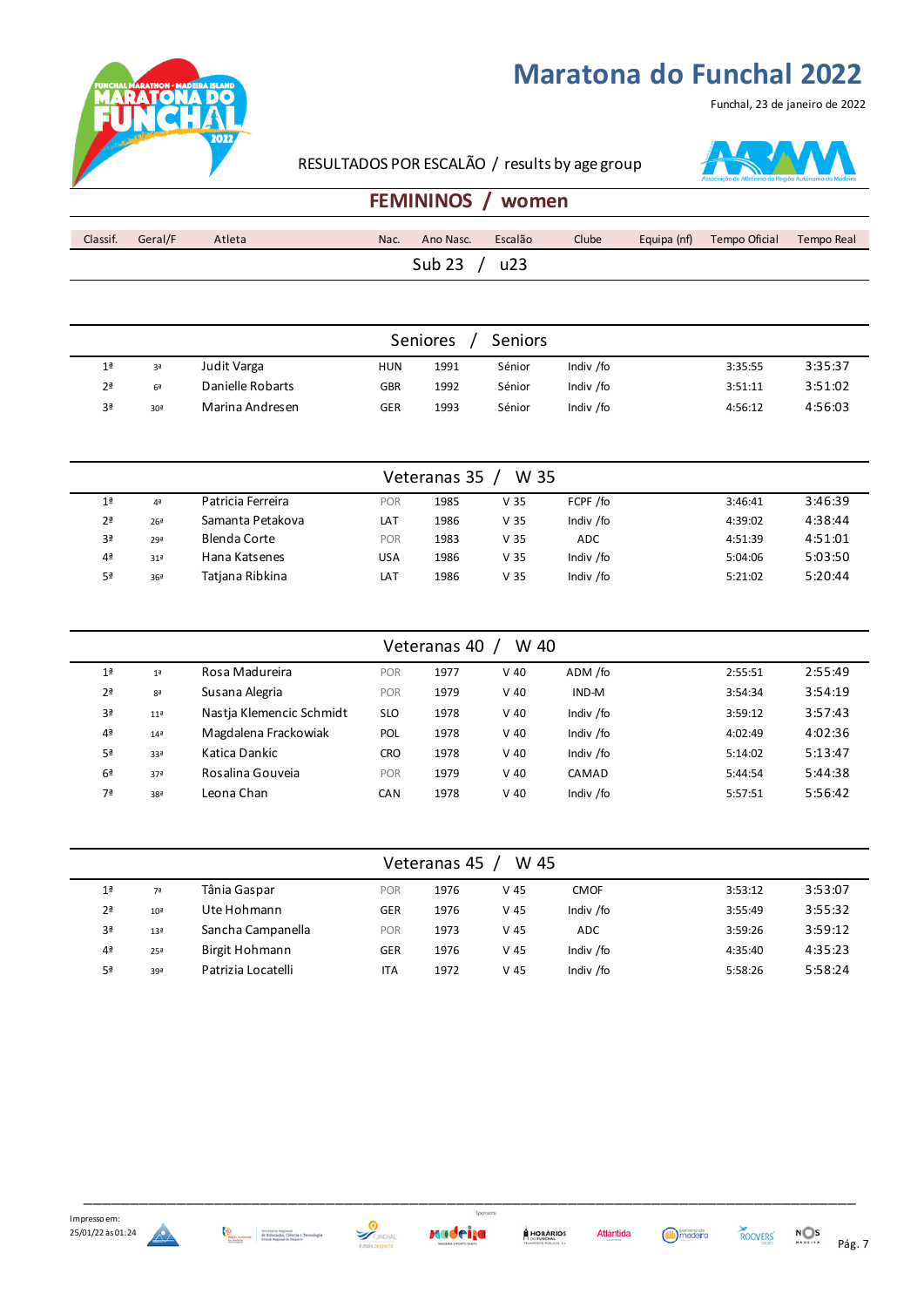



#### RESULTADOS POR ESCALÃO / results by age group



#### **FEMININOS / women**

| Classif.               | Geral/F         | Atleta                 | Nac.       | Ano Nasc. | Escalão         | Clube                | Equipa (nf) | Tempo Oficial | Tempo Real |  |
|------------------------|-----------------|------------------------|------------|-----------|-----------------|----------------------|-------------|---------------|------------|--|
| W 50<br>Veteranas 50 / |                 |                        |            |           |                 |                      |             |               |            |  |
| 1 <sup>a</sup>         | 2 <sup>a</sup>  | Júlia Conceiçao        | POR        | 1968      | V <sub>50</sub> | FCPF /fo             |             | 3:28:34       | 3:28:32    |  |
| 2 <sup>a</sup>         | 12 <sup>a</sup> | Katell Christine       | <b>FRA</b> | 1969      | V <sub>50</sub> | Indiv /fo            |             | 3:59:09       | 3:59:01    |  |
| 3 <sup>a</sup>         | 15 <sup>a</sup> | Elsa Francisco         | POR        | 1971      | V <sub>50</sub> | nf                   | Indiv       | 4:05:01       | 4:04:48    |  |
| 4 <sup>a</sup>         | 16 <sup>2</sup> | Marina Vlahovic        | <b>SWE</b> | 1967      | V <sub>50</sub> | TSMR/fo              |             | 4:14:15       | 4:14:08    |  |
| 5 <sup>a</sup>         | 17 <sup>a</sup> | Carla Rebelo           | POR        | 1967      | V <sub>50</sub> | R4F /fo              |             | 4:14:23       | 4:14:12    |  |
| 6 <sup>a</sup>         | 19 <sup>a</sup> | Anacelia Goncalves     | <b>RSA</b> | 1970      | V <sub>50</sub> | BAC/fo               |             | 4:25:21       | 4:25:16    |  |
| 7ª                     | 20 <sup>a</sup> | Helga Marwan-Schlosser | AUT        | 1967      | V <sub>50</sub> | HSVMW/fo             |             | 4:29:55       | 4:29:46    |  |
| 8ª                     | 21 <sup>a</sup> | Kerstin Henkel         | <b>GER</b> | 1970      | V <sub>50</sub> | Indiv /fo            |             | 4:31:12       | 4:30:56    |  |
| 9ª                     | 22 <sup>a</sup> | Anna Humphrey-Taylor   | <b>GBR</b> | 1969      | V <sub>50</sub> | Indiv /fo            |             | 4:31:19       | 4:31:06    |  |
| 10 <sup>a</sup>        | 24 <sup>a</sup> | Susan Woods            | <b>GBR</b> | 1969      | V <sub>50</sub> | Indiv /fo            |             | 4:34:33       | 4:34:18    |  |
| 11 <sup>a</sup>        | 27 <sup>a</sup> | Helen Littlebury       | <b>GBR</b> | 1969      | V <sub>50</sub> | Indiv /fo            |             | 4:41:34       | 4:41:14    |  |
| 12 <sup>a</sup>        | 32 <sup>a</sup> | Lucy Cummins           | <b>GBR</b> | 1967      | V <sub>50</sub> | D <sub>100</sub> /fo |             | 5:13:59       | 5:13:45    |  |
| 13 <sup>a</sup>        | 34 <sup>a</sup> | Helge Rechberger       | AUT        | 1967      | V <sub>50</sub> | Indiv /fo            |             | 5:14:31       | 5:14:20    |  |

| W 55<br>Veteranas 55 |     |                |            |      |                 |           |       |         |         |  |  |
|----------------------|-----|----------------|------------|------|-----------------|-----------|-------|---------|---------|--|--|
| 1 <sup>a</sup>       | 5ª  | Birgi Putkonen | FIN        | 1965 | V <sub>55</sub> | Indiv /fo |       | 3:51:03 | 3:50:52 |  |  |
| 2 <sup>a</sup>       | 9ª  | Lola Ramos     | <b>ESP</b> | 1966 | V <sub>55</sub> | Indiv /fo |       | 3:55:40 | 3:55:29 |  |  |
| 3ª                   | 23ª | Sylvia Frühauf | <b>GER</b> | 1964 | V <sub>55</sub> | LAUF /fo  |       | 4:32:47 | 4:32:39 |  |  |
| 4 <sup>a</sup>       | 28ª | Célia Azenha   | <b>POR</b> | 1964 | V <sub>55</sub> | nt        | Indiv | 4:43:51 | 4:43:48 |  |  |
| 5ª                   | 35ª | Donna Richards | <b>GBR</b> | 1966 | V <sub>55</sub> | Indiv /fo |       | 5:16:33 | 5:16:17 |  |  |

|                       | Veteranas 60 / W 60 |              |            |      |                 |           |         |         |  |  |  |
|-----------------------|---------------------|--------------|------------|------|-----------------|-----------|---------|---------|--|--|--|
| 1 <sup>a</sup>        | 18 <sup>a</sup>     | Cheryl Broas | <b>USA</b> | 1961 | V <sub>60</sub> | Indiv /fo | 4:21:49 | 4:21:36 |  |  |  |
|                       |                     |              |            |      |                 |           |         |         |  |  |  |
| Veteranas $65 / W 65$ |                     |              |            |      |                 |           |         |         |  |  |  |
| 1 <sup>a</sup>        | 40ª                 | Sima Fern    | <b>GER</b> | 1954 | V <sub>65</sub> | GLT /fo   | 6:08:20 | 6:07:59 |  |  |  |
|                       |                     |              |            |      |                 |           |         |         |  |  |  |
|                       | Veteranas 70 / W 70 |              |            |      |                 |           |         |         |  |  |  |

x







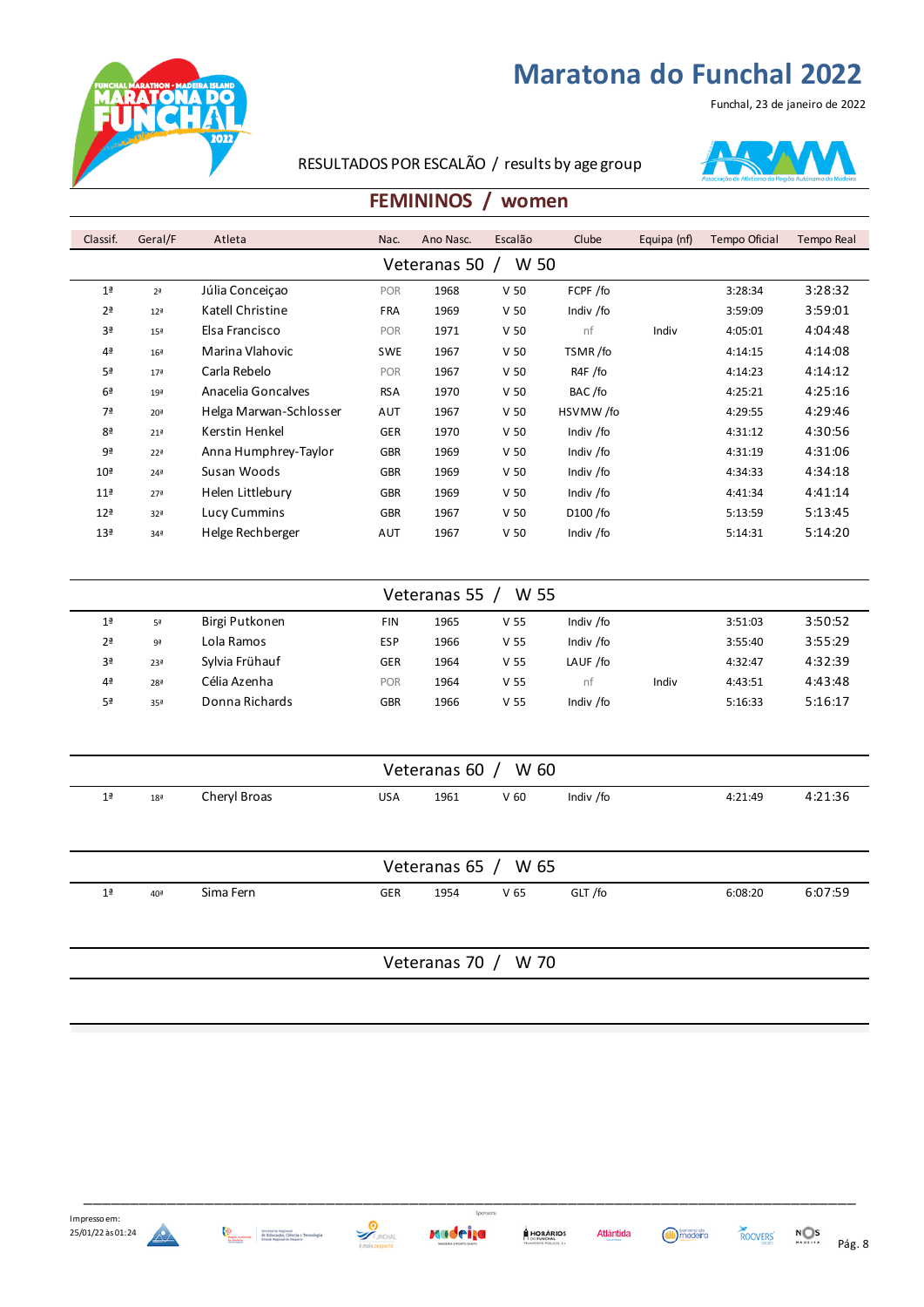



Funchal, 23 de janeiro de 2022

### RESULTADOS POR ESCALÃO / results by age group

|                | <b>MASCULINOS</b><br>men |                  |            |           |         |           |             |               |            |  |  |  |
|----------------|--------------------------|------------------|------------|-----------|---------|-----------|-------------|---------------|------------|--|--|--|
| Classif.       | Geral/M                  | Atleta           | Nac.       | Ano Nasc. | Escalão | Clube     | Equipa (nf) | Tempo Oficial | Tempo Real |  |  |  |
|                | Sub <sub>23</sub><br>u23 |                  |            |           |         |           |             |               |            |  |  |  |
| 1 <sup>a</sup> | 49º                      | Rafke Laan       | <b>NED</b> | 2001      | sub 23  | Indiv /fo |             | 3:49:23       | 3:49:06    |  |  |  |
| 2 <sup>a</sup> | 50º                      | Lucas Willenborg | <b>NED</b> | 2000      | sub 23  | Indiv /fo |             | 3:49:23       | 3:49:06    |  |  |  |
| 3ª             | 134º                     | Igor Szostak     | <b>POL</b> | 2002      | sub 23  | Indiv /fo |             | 5:59:05       | 5:58:53    |  |  |  |

|                |                        |            |      | <b>Seniors</b> |           |       |         |         |
|----------------|------------------------|------------|------|----------------|-----------|-------|---------|---------|
| 1 <sup>°</sup> | <b>Bruno Moniz</b>     | POR        | 1991 | Sénior         | ADRAP     |       | 2:33:55 | 2:33:53 |
| 22º            | Máté Kovács            | <b>HUN</b> | 1994 | Sénior         | Indiv /fo |       | 3:27:13 | 3:26:53 |
| 26º            | Fábio Sousa            | POR        | 1987 | Sénior         | ARCA-M    |       | 3:29:43 | 3:29:32 |
| 32º            | Szymon Drab            | POL        | 1988 | Sénior         | Indiv /fo |       | 3:33:22 | 3:33:12 |
| 47º            | <b>Mathieu Dallest</b> | <b>FRA</b> | 1988 | Sénior         | Indiv /fo |       | 3:47:07 | 3:47:00 |
| 52º            | <b>Tom Overing</b>     | <b>GBR</b> | 1989 | Sénior         | Indiv /fo |       | 3:51:12 | 3:51:02 |
| 61º            | Luca Villa             | <b>ITA</b> | 1999 | Sénior         | Indiv /fo |       | 3:57:15 | 3:57:10 |
| 80º            | Rafael Pinto           | POR        | 1991 | Sénior         | nf        | Indiv | 4:09:25 | 4:09:07 |
| 88º            | Jamie Keenan           | <b>GBR</b> | 1989 | Sénior         | Indiv /fo |       | 4:16:20 | 4:16:15 |
| 92º            | Damian Senecki         | POL        | 1993 | Sénior         | Indiv /fo |       | 4:20:47 | 4:20:38 |
| 96º            | Mateus Ferreira        | <b>BRA</b> | 1992 | Sénior         | Indiv /fo |       | 4:23:27 | 4:23:24 |
| 1019           | Oriol Riera            | <b>ESP</b> | 1989 | Sénior         | Indiv /fo |       | 4:30:21 | 4:30:09 |
| 105º           | James Green            | <b>GBR</b> | 1992 | Sénior         | Indiv /fo |       | 4:36:02 | 4:35:51 |
| 106º           | Michael Green          | <b>GBR</b> | 1990 | Sénior         | Indiv /fo |       | 4:36:02 | 4:35:52 |
|                |                        |            |      | Seniores       |           |       |         |         |

| M 35<br>Veteranos 35<br>$\prime$ |                 |                      |            |      |                 |             |       |         |         |  |  |
|----------------------------------|-----------------|----------------------|------------|------|-----------------|-------------|-------|---------|---------|--|--|
| 1 <sup>a</sup>                   | 3º              | Élvio Silva          | <b>POR</b> | 1986 | V <sub>35</sub> | CAFH        |       | 2:55:06 | 2:55:04 |  |  |
| 2 <sup>a</sup>                   | 5º              | Uldis Klavins        | LAT        | 1984 | V <sub>35</sub> | Indiv /fo   |       | 3:00:40 | 3:00:37 |  |  |
| 3ª                               | 9º              | Iven Pinho           | POR        | 1984 | V <sub>35</sub> | nf          | Indiv | 3:07:15 | 3:07:14 |  |  |
| 4 <sup>a</sup>                   | 18º             | Najim Gharbi         | <b>MAR</b> | 1983 | V <sub>35</sub> | Indiv /fo   |       | 3:23:50 | 3:23:12 |  |  |
| 5ª                               | 31 <sup>o</sup> | Andrieux Philippe    | BEL        | 1985 | V <sub>35</sub> | Indiv /fo   |       | 3:32:24 | 3:32:04 |  |  |
| 6 <sup>a</sup>                   | 37º             | Tobias Eichenwald    | <b>GER</b> | 1986 | V <sub>35</sub> | Indiv /fo   |       | 3:39:54 | 3:39:44 |  |  |
| 7ª                               | 42º             | <b>Emanuel Silva</b> | POR        | 1982 | V <sub>35</sub> | R4F /fo     |       | 3:44:32 | 3:44:20 |  |  |
| 8ª                               | 54º             | Paulo Machado        | <b>POR</b> | 1983 | V <sub>35</sub> | <b>CDES</b> |       | 3:53:26 | 3:53:15 |  |  |
| 9ª                               | 68º             | Roman Pavelko        | <b>UKR</b> | 1984 | V <sub>35</sub> | Indiv /fo   |       | 4:00:31 | 4:00:17 |  |  |
| 10 <sup>a</sup>                  | 74º             | André Pires          | POR        | 1986 | V <sub>35</sub> | <b>NHR</b>  |       | 4:05:05 | 4:04:53 |  |  |
| 11 <sup>a</sup>                  | 86º             | Carlos Jesus         | <b>POR</b> | 1982 | V <sub>35</sub> | nf          | Indiv | 4:13:22 | 4:13:12 |  |  |
| 12 <sup>a</sup>                  | 111º            | Marcin Glazer        | <b>POL</b> | 1985 | V <sub>35</sub> | Indiv /fo   |       | 4:44:56 | 4:44:38 |  |  |
| 13 <sup>a</sup>                  | 122º            | Lukasz Pigiel        | POL        | 1984 | V <sub>35</sub> | Indiv /fo   |       | 4:56:13 | 4:56:01 |  |  |
| 14 <sup>a</sup>                  | 133º            | Edson Pereira        | <b>POR</b> | 1982 | V <sub>35</sub> | CAMAD       |       | 5:44:54 | 5:44:38 |  |  |







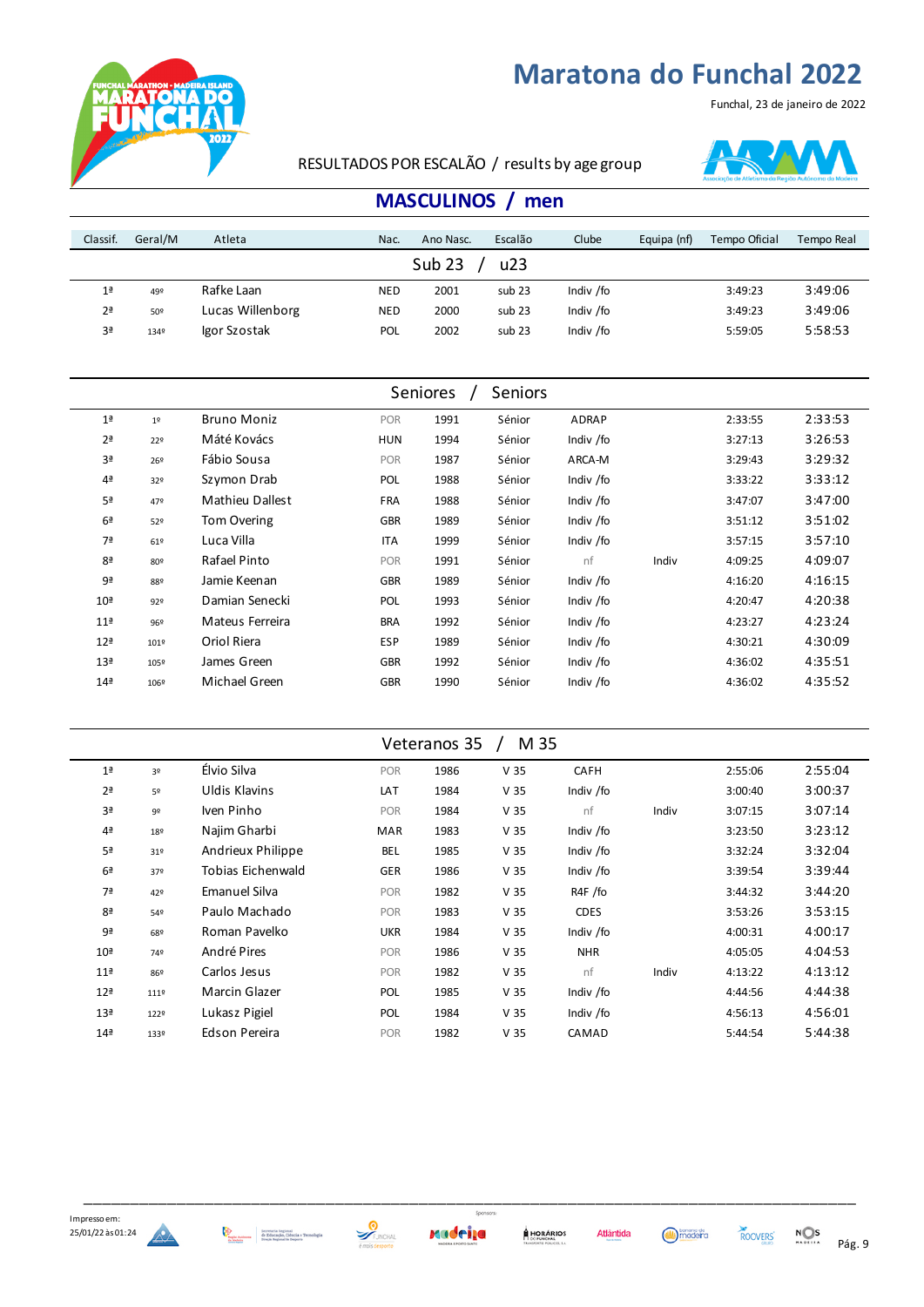



#### RESULTADOS POR ESCALÃO / results by age group



### **MASCULINOS / men**

| M 40<br>Veteranos 40<br>Dariusz Bemben<br>2:53:36<br>1 <sup>a</sup><br>POL<br>1978<br>$V$ 40<br>Indiv /fo<br>2:53:39<br>2 <sup>o</sup><br>Manuel Bessa<br>3:05:32<br>2 <sup>a</sup><br>1978<br>$V$ 40<br>FCPF /fo<br>3:05:34<br>POR<br>8º<br>João Beltrão<br>nf<br>Indiv<br>3:15:21<br>3ª<br>1979<br>$V$ 40<br>POR<br>3:15:29<br>12 <sup>°</sup><br>Peter Bützer<br>3:15:38<br>4 <sup>a</sup><br>1978<br>$V$ 40<br>Indiv /fo<br><b>GER</b><br>3:15:43<br>13º<br>lan Toal<br>3:19:43<br>5ª<br><b>GBR</b><br>1977<br>$V$ 40<br>Indiv /fo<br>3:19:47<br>16º<br>José Gomes<br>3:20:29<br>6 <sup>a</sup><br>1977<br>AGR/fo<br>POR<br>$V$ 40<br>3:20:33<br>179<br>Hélder Gouveia<br>3:23:22<br>7ª<br>1977<br>$V$ 40<br>CDI-M<br>POR<br>3:23:34<br>20º<br>3:27:22<br>8 <sup>a</sup><br>Mário dos Ramos<br>1977<br>$V$ 40<br><b>CDES</b><br>POR<br>3:27:27<br>23º<br>Graziano Gentili<br>Indiv /fo<br>3:28:20<br>9ª<br><b>ITA</b><br>1977<br>$V$ 40<br>3:28:27<br>24º<br>Rui Filipe<br>3:46:01<br>1977<br>$V$ 40<br>nf<br>Indiv<br>3:46:11<br>10 <sup>a</sup><br>POR<br>44º<br>3:47:57<br>Henrique Freitas<br>1979<br>$V$ 40<br>Indiv /fo<br>11 <sup>a</sup><br>FRA<br>3:49:39<br>48º<br>Roberto Telo<br>1978<br>IND-M<br>3:54:20<br>12 <sup>a</sup><br>POR<br>$V$ 40<br>3:54:35<br>57º<br>Waldemar Wozniak<br>3:55:42<br>1981<br>Indiv /fo<br>13 <sup>a</sup><br>POL<br>$V$ 40<br>3:56:10<br>59º<br>Marcin Fudali<br>Indiv /fo<br>3:59:37<br>14 <sup>a</sup><br>POL<br>1979<br>$V$ 40<br>3:59:43<br>64º<br>Darran Ford<br>3:59:47<br>15 <sup>a</sup><br><b>GBR</b><br>1977<br>$V$ 40<br>SUTR/fo<br>3:59:52<br>65º<br>3:59:54<br>Michal Matykiewicz<br>Indiv /fo<br>16 <sup>a</sup><br>POL<br>1979<br>$V$ 40<br>4:00:02<br>66º<br>Luiz Perez<br>4:04:10<br>17 <sup>a</sup><br><b>VEN</b><br>1980<br>$V$ 40<br>ACM-M<br>4:04:17<br>73º<br>Bogusz Błaszkiewicz<br>Indiv /fo<br>4:10:05<br>18 <sup>a</sup><br>POL<br>1981<br>$V$ 40<br>4:10:14<br>82º<br>Mário Francisco<br>4:12:21<br>POR<br>1977<br>$V$ 40<br>GDC-M<br>4:12:30<br>19ª<br>83º<br>Alexandre Nogueira<br>4:13:53<br>20 <sup>a</sup><br>1979<br>$V$ 40<br>nf<br>Indiv<br>POR<br>4:14:10<br>87º<br>Eduardo Cadima<br>4:19:11<br>21 <sup>a</sup><br>1978<br>$V$ 40<br><b>CNSV</b><br>4:19:21<br>POR<br>90º<br>Nuno Gomes<br>4:19:23<br>22 <sup>a</sup><br>POR<br>1980<br>$V$ 40<br><b>CMOF</b><br>4:19:30<br>91º<br>nf<br>4:24:38<br>23 <sup>a</sup><br><b>Gonçalo Martins</b><br>1977<br>$V$ 40<br>Indiv<br>POR<br>4:24:48<br>97º<br><b>Manuel Hartl</b><br>4:53:31<br>24 <sup>a</sup><br>1979<br>$V$ 40<br>Indiv /fo<br><b>GER</b><br>4:53:45<br>1189 | Classif.        | Geral/M | Atleta                | Nac.       | Ano Nasc. | Escalão | Clube     | Equipa (nf) | Tempo Oficial | Tempo Real |
|----------------------------------------------------------------------------------------------------------------------------------------------------------------------------------------------------------------------------------------------------------------------------------------------------------------------------------------------------------------------------------------------------------------------------------------------------------------------------------------------------------------------------------------------------------------------------------------------------------------------------------------------------------------------------------------------------------------------------------------------------------------------------------------------------------------------------------------------------------------------------------------------------------------------------------------------------------------------------------------------------------------------------------------------------------------------------------------------------------------------------------------------------------------------------------------------------------------------------------------------------------------------------------------------------------------------------------------------------------------------------------------------------------------------------------------------------------------------------------------------------------------------------------------------------------------------------------------------------------------------------------------------------------------------------------------------------------------------------------------------------------------------------------------------------------------------------------------------------------------------------------------------------------------------------------------------------------------------------------------------------------------------------------------------------------------------------------------------------------------------------------------------------------------------------------------------------------------------------------------------------------------------------------------------------------------------------------------------------------------------------------------------------------------------------------------------------------------------------------------------------------------------------------------------------------------------------------------------------------|-----------------|---------|-----------------------|------------|-----------|---------|-----------|-------------|---------------|------------|
|                                                                                                                                                                                                                                                                                                                                                                                                                                                                                                                                                                                                                                                                                                                                                                                                                                                                                                                                                                                                                                                                                                                                                                                                                                                                                                                                                                                                                                                                                                                                                                                                                                                                                                                                                                                                                                                                                                                                                                                                                                                                                                                                                                                                                                                                                                                                                                                                                                                                                                                                                                                                          |                 |         |                       |            |           |         |           |             |               |            |
|                                                                                                                                                                                                                                                                                                                                                                                                                                                                                                                                                                                                                                                                                                                                                                                                                                                                                                                                                                                                                                                                                                                                                                                                                                                                                                                                                                                                                                                                                                                                                                                                                                                                                                                                                                                                                                                                                                                                                                                                                                                                                                                                                                                                                                                                                                                                                                                                                                                                                                                                                                                                          |                 |         |                       |            |           |         |           |             |               |            |
|                                                                                                                                                                                                                                                                                                                                                                                                                                                                                                                                                                                                                                                                                                                                                                                                                                                                                                                                                                                                                                                                                                                                                                                                                                                                                                                                                                                                                                                                                                                                                                                                                                                                                                                                                                                                                                                                                                                                                                                                                                                                                                                                                                                                                                                                                                                                                                                                                                                                                                                                                                                                          |                 |         |                       |            |           |         |           |             |               |            |
|                                                                                                                                                                                                                                                                                                                                                                                                                                                                                                                                                                                                                                                                                                                                                                                                                                                                                                                                                                                                                                                                                                                                                                                                                                                                                                                                                                                                                                                                                                                                                                                                                                                                                                                                                                                                                                                                                                                                                                                                                                                                                                                                                                                                                                                                                                                                                                                                                                                                                                                                                                                                          |                 |         |                       |            |           |         |           |             |               |            |
|                                                                                                                                                                                                                                                                                                                                                                                                                                                                                                                                                                                                                                                                                                                                                                                                                                                                                                                                                                                                                                                                                                                                                                                                                                                                                                                                                                                                                                                                                                                                                                                                                                                                                                                                                                                                                                                                                                                                                                                                                                                                                                                                                                                                                                                                                                                                                                                                                                                                                                                                                                                                          |                 |         |                       |            |           |         |           |             |               |            |
|                                                                                                                                                                                                                                                                                                                                                                                                                                                                                                                                                                                                                                                                                                                                                                                                                                                                                                                                                                                                                                                                                                                                                                                                                                                                                                                                                                                                                                                                                                                                                                                                                                                                                                                                                                                                                                                                                                                                                                                                                                                                                                                                                                                                                                                                                                                                                                                                                                                                                                                                                                                                          |                 |         |                       |            |           |         |           |             |               |            |
|                                                                                                                                                                                                                                                                                                                                                                                                                                                                                                                                                                                                                                                                                                                                                                                                                                                                                                                                                                                                                                                                                                                                                                                                                                                                                                                                                                                                                                                                                                                                                                                                                                                                                                                                                                                                                                                                                                                                                                                                                                                                                                                                                                                                                                                                                                                                                                                                                                                                                                                                                                                                          |                 |         |                       |            |           |         |           |             |               |            |
|                                                                                                                                                                                                                                                                                                                                                                                                                                                                                                                                                                                                                                                                                                                                                                                                                                                                                                                                                                                                                                                                                                                                                                                                                                                                                                                                                                                                                                                                                                                                                                                                                                                                                                                                                                                                                                                                                                                                                                                                                                                                                                                                                                                                                                                                                                                                                                                                                                                                                                                                                                                                          |                 |         |                       |            |           |         |           |             |               |            |
|                                                                                                                                                                                                                                                                                                                                                                                                                                                                                                                                                                                                                                                                                                                                                                                                                                                                                                                                                                                                                                                                                                                                                                                                                                                                                                                                                                                                                                                                                                                                                                                                                                                                                                                                                                                                                                                                                                                                                                                                                                                                                                                                                                                                                                                                                                                                                                                                                                                                                                                                                                                                          |                 |         |                       |            |           |         |           |             |               |            |
|                                                                                                                                                                                                                                                                                                                                                                                                                                                                                                                                                                                                                                                                                                                                                                                                                                                                                                                                                                                                                                                                                                                                                                                                                                                                                                                                                                                                                                                                                                                                                                                                                                                                                                                                                                                                                                                                                                                                                                                                                                                                                                                                                                                                                                                                                                                                                                                                                                                                                                                                                                                                          |                 |         |                       |            |           |         |           |             |               |            |
|                                                                                                                                                                                                                                                                                                                                                                                                                                                                                                                                                                                                                                                                                                                                                                                                                                                                                                                                                                                                                                                                                                                                                                                                                                                                                                                                                                                                                                                                                                                                                                                                                                                                                                                                                                                                                                                                                                                                                                                                                                                                                                                                                                                                                                                                                                                                                                                                                                                                                                                                                                                                          |                 |         |                       |            |           |         |           |             |               |            |
|                                                                                                                                                                                                                                                                                                                                                                                                                                                                                                                                                                                                                                                                                                                                                                                                                                                                                                                                                                                                                                                                                                                                                                                                                                                                                                                                                                                                                                                                                                                                                                                                                                                                                                                                                                                                                                                                                                                                                                                                                                                                                                                                                                                                                                                                                                                                                                                                                                                                                                                                                                                                          |                 |         |                       |            |           |         |           |             |               |            |
|                                                                                                                                                                                                                                                                                                                                                                                                                                                                                                                                                                                                                                                                                                                                                                                                                                                                                                                                                                                                                                                                                                                                                                                                                                                                                                                                                                                                                                                                                                                                                                                                                                                                                                                                                                                                                                                                                                                                                                                                                                                                                                                                                                                                                                                                                                                                                                                                                                                                                                                                                                                                          |                 |         |                       |            |           |         |           |             |               |            |
|                                                                                                                                                                                                                                                                                                                                                                                                                                                                                                                                                                                                                                                                                                                                                                                                                                                                                                                                                                                                                                                                                                                                                                                                                                                                                                                                                                                                                                                                                                                                                                                                                                                                                                                                                                                                                                                                                                                                                                                                                                                                                                                                                                                                                                                                                                                                                                                                                                                                                                                                                                                                          |                 |         |                       |            |           |         |           |             |               |            |
|                                                                                                                                                                                                                                                                                                                                                                                                                                                                                                                                                                                                                                                                                                                                                                                                                                                                                                                                                                                                                                                                                                                                                                                                                                                                                                                                                                                                                                                                                                                                                                                                                                                                                                                                                                                                                                                                                                                                                                                                                                                                                                                                                                                                                                                                                                                                                                                                                                                                                                                                                                                                          |                 |         |                       |            |           |         |           |             |               |            |
|                                                                                                                                                                                                                                                                                                                                                                                                                                                                                                                                                                                                                                                                                                                                                                                                                                                                                                                                                                                                                                                                                                                                                                                                                                                                                                                                                                                                                                                                                                                                                                                                                                                                                                                                                                                                                                                                                                                                                                                                                                                                                                                                                                                                                                                                                                                                                                                                                                                                                                                                                                                                          |                 |         |                       |            |           |         |           |             |               |            |
|                                                                                                                                                                                                                                                                                                                                                                                                                                                                                                                                                                                                                                                                                                                                                                                                                                                                                                                                                                                                                                                                                                                                                                                                                                                                                                                                                                                                                                                                                                                                                                                                                                                                                                                                                                                                                                                                                                                                                                                                                                                                                                                                                                                                                                                                                                                                                                                                                                                                                                                                                                                                          |                 |         |                       |            |           |         |           |             |               |            |
|                                                                                                                                                                                                                                                                                                                                                                                                                                                                                                                                                                                                                                                                                                                                                                                                                                                                                                                                                                                                                                                                                                                                                                                                                                                                                                                                                                                                                                                                                                                                                                                                                                                                                                                                                                                                                                                                                                                                                                                                                                                                                                                                                                                                                                                                                                                                                                                                                                                                                                                                                                                                          |                 |         |                       |            |           |         |           |             |               |            |
|                                                                                                                                                                                                                                                                                                                                                                                                                                                                                                                                                                                                                                                                                                                                                                                                                                                                                                                                                                                                                                                                                                                                                                                                                                                                                                                                                                                                                                                                                                                                                                                                                                                                                                                                                                                                                                                                                                                                                                                                                                                                                                                                                                                                                                                                                                                                                                                                                                                                                                                                                                                                          |                 |         |                       |            |           |         |           |             |               |            |
|                                                                                                                                                                                                                                                                                                                                                                                                                                                                                                                                                                                                                                                                                                                                                                                                                                                                                                                                                                                                                                                                                                                                                                                                                                                                                                                                                                                                                                                                                                                                                                                                                                                                                                                                                                                                                                                                                                                                                                                                                                                                                                                                                                                                                                                                                                                                                                                                                                                                                                                                                                                                          |                 |         |                       |            |           |         |           |             |               |            |
|                                                                                                                                                                                                                                                                                                                                                                                                                                                                                                                                                                                                                                                                                                                                                                                                                                                                                                                                                                                                                                                                                                                                                                                                                                                                                                                                                                                                                                                                                                                                                                                                                                                                                                                                                                                                                                                                                                                                                                                                                                                                                                                                                                                                                                                                                                                                                                                                                                                                                                                                                                                                          |                 |         |                       |            |           |         |           |             |               |            |
|                                                                                                                                                                                                                                                                                                                                                                                                                                                                                                                                                                                                                                                                                                                                                                                                                                                                                                                                                                                                                                                                                                                                                                                                                                                                                                                                                                                                                                                                                                                                                                                                                                                                                                                                                                                                                                                                                                                                                                                                                                                                                                                                                                                                                                                                                                                                                                                                                                                                                                                                                                                                          |                 |         |                       |            |           |         |           |             |               |            |
|                                                                                                                                                                                                                                                                                                                                                                                                                                                                                                                                                                                                                                                                                                                                                                                                                                                                                                                                                                                                                                                                                                                                                                                                                                                                                                                                                                                                                                                                                                                                                                                                                                                                                                                                                                                                                                                                                                                                                                                                                                                                                                                                                                                                                                                                                                                                                                                                                                                                                                                                                                                                          |                 |         |                       |            |           |         |           |             |               |            |
|                                                                                                                                                                                                                                                                                                                                                                                                                                                                                                                                                                                                                                                                                                                                                                                                                                                                                                                                                                                                                                                                                                                                                                                                                                                                                                                                                                                                                                                                                                                                                                                                                                                                                                                                                                                                                                                                                                                                                                                                                                                                                                                                                                                                                                                                                                                                                                                                                                                                                                                                                                                                          |                 |         |                       |            |           |         |           |             |               |            |
|                                                                                                                                                                                                                                                                                                                                                                                                                                                                                                                                                                                                                                                                                                                                                                                                                                                                                                                                                                                                                                                                                                                                                                                                                                                                                                                                                                                                                                                                                                                                                                                                                                                                                                                                                                                                                                                                                                                                                                                                                                                                                                                                                                                                                                                                                                                                                                                                                                                                                                                                                                                                          |                 |         |                       |            |           |         |           |             |               |            |
|                                                                                                                                                                                                                                                                                                                                                                                                                                                                                                                                                                                                                                                                                                                                                                                                                                                                                                                                                                                                                                                                                                                                                                                                                                                                                                                                                                                                                                                                                                                                                                                                                                                                                                                                                                                                                                                                                                                                                                                                                                                                                                                                                                                                                                                                                                                                                                                                                                                                                                                                                                                                          | 25 <sup>a</sup> | 135º    | <b>Patrick Martin</b> | <b>GER</b> | 1979      | $V$ 40  | Indiv /fo |             | 6:21:52       | 6:21:32    |

|                 |                |                      |            | Veteranos 45 | M 45            |           |       |         |         |
|-----------------|----------------|----------------------|------------|--------------|-----------------|-----------|-------|---------|---------|
| 1 <sup>a</sup>  | 6 <sup>°</sup> | David Smithers       | <b>GBR</b> | 1972         | $V$ 45          | Indiv /fo |       | 3:02:15 | 3:01:54 |
| 2 <sup>a</sup>  | 7º             | Jon Drake            | <b>GBR</b> | 1973         | $V$ 45          | Indiv /fo |       | 3:02:41 | 3:02:39 |
| 3ª              | $10^{9}$       | Nick Humphrey-Taylor | <b>GBR</b> | 1972         | $V$ 45          | Indiv /fo |       | 3:12:41 | 3:10:31 |
| 4 <sup>a</sup>  | 11º            | Paulo Vieira         | POR        | 1975         | V <sub>45</sub> | nf        | Indiv | 3:13:56 | 3:13:53 |
| 5ª              | 14º            | Janis Actins         | LAT        | 1972         | V <sub>45</sub> | Indiv /fo |       | 3:16:06 | 3:16:03 |
| 6 <sup>a</sup>  | 15º            | André Cabral         | POR        | 1976         | V <sub>45</sub> | nf        | Indiv | 3:18:14 | 3:18:10 |
| 7ª              | 21º            | António Louro        | POR        | 1973         | V 45            | nf        | Indiv | 3:23:40 | 3:23:38 |
| 8 <sup>a</sup>  | 34º            | José Ferreira        | POR        | 1973         | V 45            | JOBRA /fo |       | 3:34:40 | 3:34:36 |
| 9ª              | 41º            | Marc Bennett         | <b>GBR</b> | 1974         | $V$ 45          | Indiv /fo |       | 3:43:34 | 3:43:25 |
| 10 <sup>a</sup> | 45º            | Mário Jerónimo       | POR        | 1972         | V <sub>45</sub> | RUNT /fo  |       | 3:46:23 | 3:46:19 |
| 11 <sup>a</sup> | 51º            | <b>Tiago Pinhal</b>  | POR        | 1976         | $V$ 45          | nf        | Indiv | 3:49:38 | 3:49:30 |
| 12 <sup>a</sup> | 55º            | Adam Wasiołka        | POL        | 1972         | V 45            | Indiv /fo |       | 3:55:54 | 3:53:34 |
| 13 <sup>a</sup> | 56º            | Sean Godmon          | <b>GBR</b> | 1972         | V 45            | Indiv /fo |       | 3:54:28 | 3:54:12 |
| 14 <sup>2</sup> | 62°            | Andrzej Debski       | POL        | 1976         | V <sub>45</sub> | Indiv /fo |       | 3:57:45 | 3:57:40 |
| 15 <sup>a</sup> | 70º            | <b>Stuart Wonfor</b> | <b>GBR</b> | 1973         | V <sub>45</sub> | Indiv /fo |       | 4:00:30 | 4:00:26 |
| 16 <sup>a</sup> | 78º            | Rafal Dywan          | POL        | 1974         | V <sub>45</sub> | Indiv /fo |       | 4:06:57 | 4:06:52 |



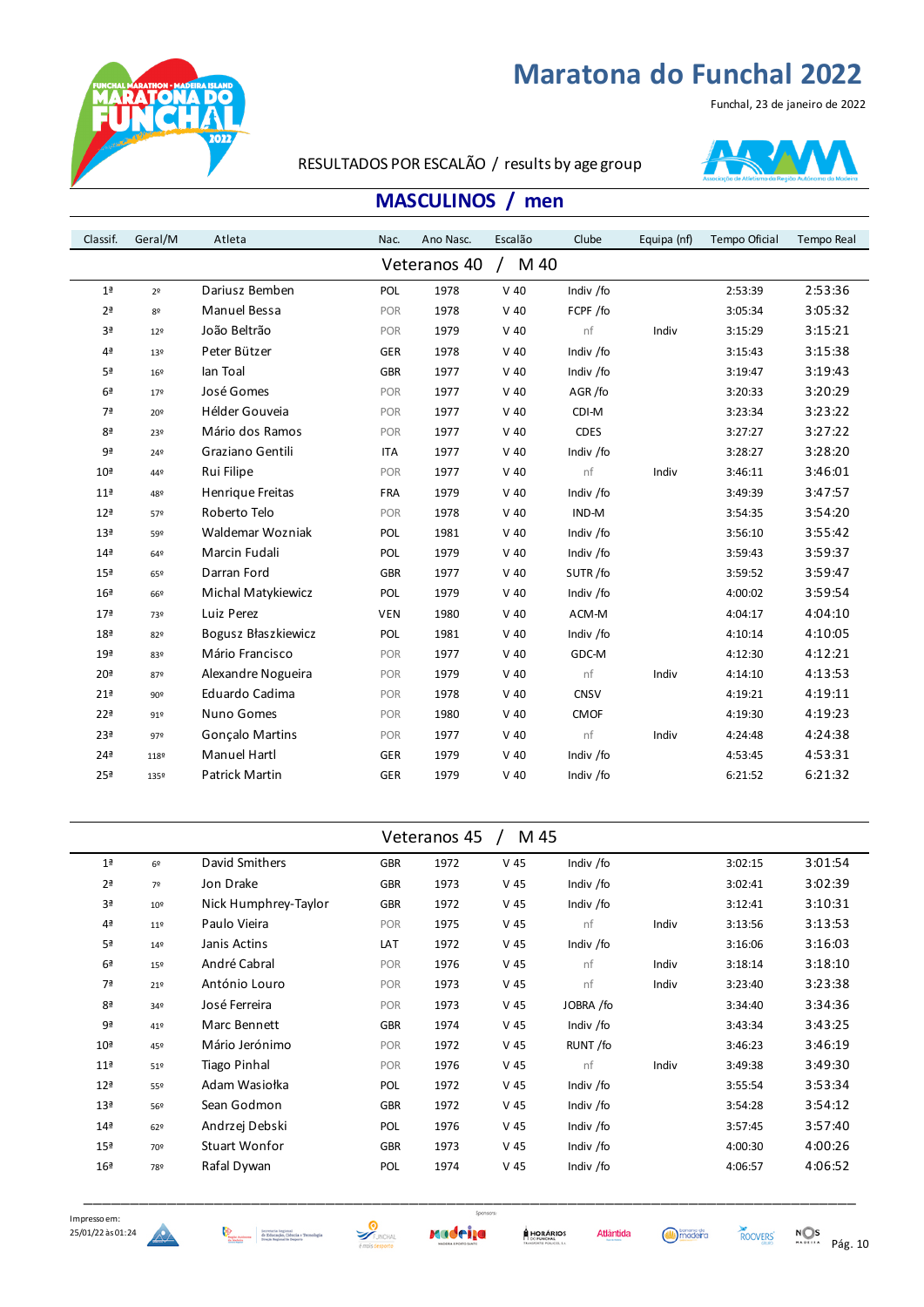Funchal, 23 de janeiro de 2022



#### RESULTADOS POR ESCALÃO / results by age group



### **MASCULINOS / men**

| Classif.        | Geral/M | Atleta              | Nac.       | Ano Nasc. | Escalão | Clube      | Equipa (nf) | Tempo Oficial | Tempo Real |
|-----------------|---------|---------------------|------------|-----------|---------|------------|-------------|---------------|------------|
| 17 <sup>a</sup> | 84º     | André Neut          | <b>NED</b> | 1973      | $V$ 45  | Indiv /fo  |             | 4:12:57       | 4:12:50    |
| 18 <sup>a</sup> | 94º     | José Antº Ramos     | <b>POR</b> | 1974      | $V$ 45  | <b>AJS</b> |             | 4:23:04       | 4:22:40    |
| 19 <sup>a</sup> | 99º     | Nuno Queiroz        | <b>POR</b> | 1975      | $V$ 45  | TLR /fo    |             | 4:28:19       | 4:28:14    |
| 20 <sup>a</sup> | 1029    | Paulo Nunes         | <b>POR</b> | 1973      | $V$ 45  | nf         | Indiv       | 4:30:46       | 4:30:42    |
| 21 <sup>a</sup> | 113º    | Paulo Ribeiro       | POR        | 1972      | $V$ 45  | nf         | Indiv       | 4:45:15       | 4:45:08    |
| 22 <sup>a</sup> | 1169    | Gianni Tagliapietra | <b>ITA</b> | 1973      | $V$ 45  | Indiv /fo  |             | 4:50:49       | 4:50:33    |
| 23 <sup>a</sup> | 120º    | Massimo Carmeci     | <b>ITA</b> | 1972      | $V$ 45  | VPGM /fo   |             | 4:55:40       | 4:55:20    |
| 24 <sup>a</sup> | 1239    | Sławek Smoliński    | <b>POL</b> | 1973      | $V$ 45  | Indiv /fo  |             | 4:59:28       | 4:59:09    |
|                 |         |                     |            |           |         |            |             |               |            |

|                 |      |                  |            | Veteranos 50 | M 50            |           |       |         |         |
|-----------------|------|------------------|------------|--------------|-----------------|-----------|-------|---------|---------|
| 1 <sup>a</sup>  | 192  | Philip Hogg      | <b>GBR</b> | 1970         | V <sub>50</sub> | Indiv /fo |       | 3:23:23 | 3:23:20 |
| 2 <sup>a</sup>  | 27°  | Johan Boot       | <b>RSA</b> | 1969         | V <sub>50</sub> | Indiv /fo |       | 3:29:51 | 3:29:48 |
| 3ª              | 29º  | Jaime Silva      | POR        | 1970         | V <sub>50</sub> | ADCAM     |       | 3:30:48 | 3:30:43 |
| 4 <sup>a</sup>  | 39º  | Gazda Mariusz    | <b>POL</b> | 1971         | V <sub>50</sub> | Indiv /fo |       | 3:40:07 | 3:40:01 |
| 5 <sup>a</sup>  | 43º  | Fernando Rosete  | POR        | 1970         | V <sub>50</sub> | R4F /fo   |       | 3:45:36 | 3:45:28 |
| 6 <sup>a</sup>  | 60º  | Nuno Faria       | POR        | 1968         | V <sub>50</sub> | ACM-M     |       | 3:57:15 | 3:57:09 |
| 7 <sup>a</sup>  | 63º  | José Magalhães   | POR        | 1967         | V <sub>50</sub> | nf        | Indiv | 3:58:11 | 3:58:00 |
| 8ª              | 98º  | José A. Ferreira | POR        | 1968         | V <sub>50</sub> | CDI-M     |       | 4:27:02 | 4:26:50 |
| 9ª              | 114º | Rodrigo Castro   | POR        | 1969         | V <sub>50</sub> | nf        | Indiv | 4:48:18 | 4:48:05 |
| 10 <sup>a</sup> | 128º | Adrian Gianni    | <b>LUX</b> | 1969         | V <sub>50</sub> | Indiv /fo |       | 5:20:18 | 5:19:58 |
| 11 <sup>a</sup> | 1309 | Adel Erdaty      | <b>USA</b> | 1970         | V <sub>50</sub> | Indiv /fo |       | 5:31:09 | 5:30:54 |

| M 55<br>Veteranos 55 |      |                          |            |      |                 |            |       |         |         |  |  |
|----------------------|------|--------------------------|------------|------|-----------------|------------|-------|---------|---------|--|--|
| 1 <sup>a</sup>       | 4º   | José Lopes               | POR        | 1966 | V <sub>55</sub> | ACRM /fo   |       | 2:59:53 | 2:59:50 |  |  |
| 2 <sup>a</sup>       | 25º  | Leonard Emmanuel         | <b>FRA</b> | 1962 | V <sub>55</sub> | Indiv /fo  |       | 3:29:14 | 3:29:08 |  |  |
| 3ª                   | 28º  | Graham Malt              | <b>GBR</b> | 1965 | V <sub>55</sub> | Indiv /fo  |       | 3:30:43 | 3:30:35 |  |  |
| 4 <sup>a</sup>       | 33º  | Jorge Policarpo          | POR        | 1965 | V <sub>55</sub> | VIP-RC     |       | 3:33:30 | 3:33:17 |  |  |
| 5ª                   | 38º  | Roman Pietrzak           | POL        | 1963 | V <sub>55</sub> | Indiv /fo  |       | 3:39:50 | 3:39:46 |  |  |
| 6 <sup>a</sup>       | 40º  | <b>Gottfried Schmitz</b> | GER        | 1965 | V <sub>55</sub> | Indiv /fo  |       | 3:43:19 | 3:43:10 |  |  |
| 7ª                   | 46º  | Pedro Vicente            | POR        | 1964 | V <sub>55</sub> | nf         | Indiv | 3:46:37 | 3:46:28 |  |  |
| 8ª                   | 72º  | Thierry Gaumont          | <b>FRA</b> | 1962 | V <sub>55</sub> | Indiv /fo  |       | 4:03:41 | 4:03:31 |  |  |
| 9ª                   | 76º  | José Hilário             | POR        | 1965 | V <sub>55</sub> | IND-M      |       | 4:05:49 | 4:05:37 |  |  |
| 10 <sup>a</sup>      | 79º  | Paul Gatens              | <b>GBR</b> | 1962 | V <sub>55</sub> | Indiv /fo  |       | 4:07:11 | 4:07:09 |  |  |
| 11 <sup>a</sup>      | 81º  | Rui Silva                | <b>POR</b> | 1965 | V <sub>55</sub> | nf         | Indiv | 4:09:47 | 4:09:45 |  |  |
| 12 <sup>a</sup>      | 95º  | <b>Ernst Fink</b>        | AUT        | 1965 | V <sub>55</sub> | Indiv /fo  |       | 4:23:10 | 4:22:52 |  |  |
| 13 <sup>a</sup>      | 100º | Martin Geicsnek          | AUT        | 1965 | V <sub>55</sub> | HSVMW /fo  |       | 4:29:55 | 4:29:46 |  |  |
| 14 <sup>a</sup>      | 103º | Guus Schutijser          | <b>NED</b> | 1966 | V <sub>55</sub> | Indiv /fo  |       | 4:32:45 | 4:32:38 |  |  |
| 15 <sup>a</sup>      | 1079 | Jose Castro              | <b>BRA</b> | 1965 | V <sub>55</sub> | Indiv /fo  |       | 4:40:57 | 4:40:43 |  |  |
| 16 <sup>a</sup>      | 1089 | Michael Stoltz           | <b>GER</b> | 1965 | V <sub>55</sub> | SCHULS /fo |       | 4:41:34 | 4:41:20 |  |  |
| 17 <sup>a</sup>      | 109º | Eusébio André            | POR        | 1966 | V <sub>55</sub> | ADC        |       | 4:41:58 | 4:41:44 |  |  |
| 18 <sup>a</sup>      | 115º | Colombero Jean-Michel    | FRA        | 1963 | V <sub>55</sub> | Indiv /fo  |       | 4:50:26 | 4:50:13 |  |  |
| 19 <sup>a</sup>      | 1179 | Roberto Lissana          | <b>ITA</b> | 1963 | V <sub>55</sub> | Indiv /fo  |       | 4:50:46 | 4:50:44 |  |  |
| 20 <sup>a</sup>      | 1219 | Pawel Zegarlowicz        | POL        | 1962 | V <sub>55</sub> | Indiv /fo  |       | 4:56:02 | 4:55:45 |  |  |
|                      |      |                          |            |      |                 |            |       |         |         |  |  |